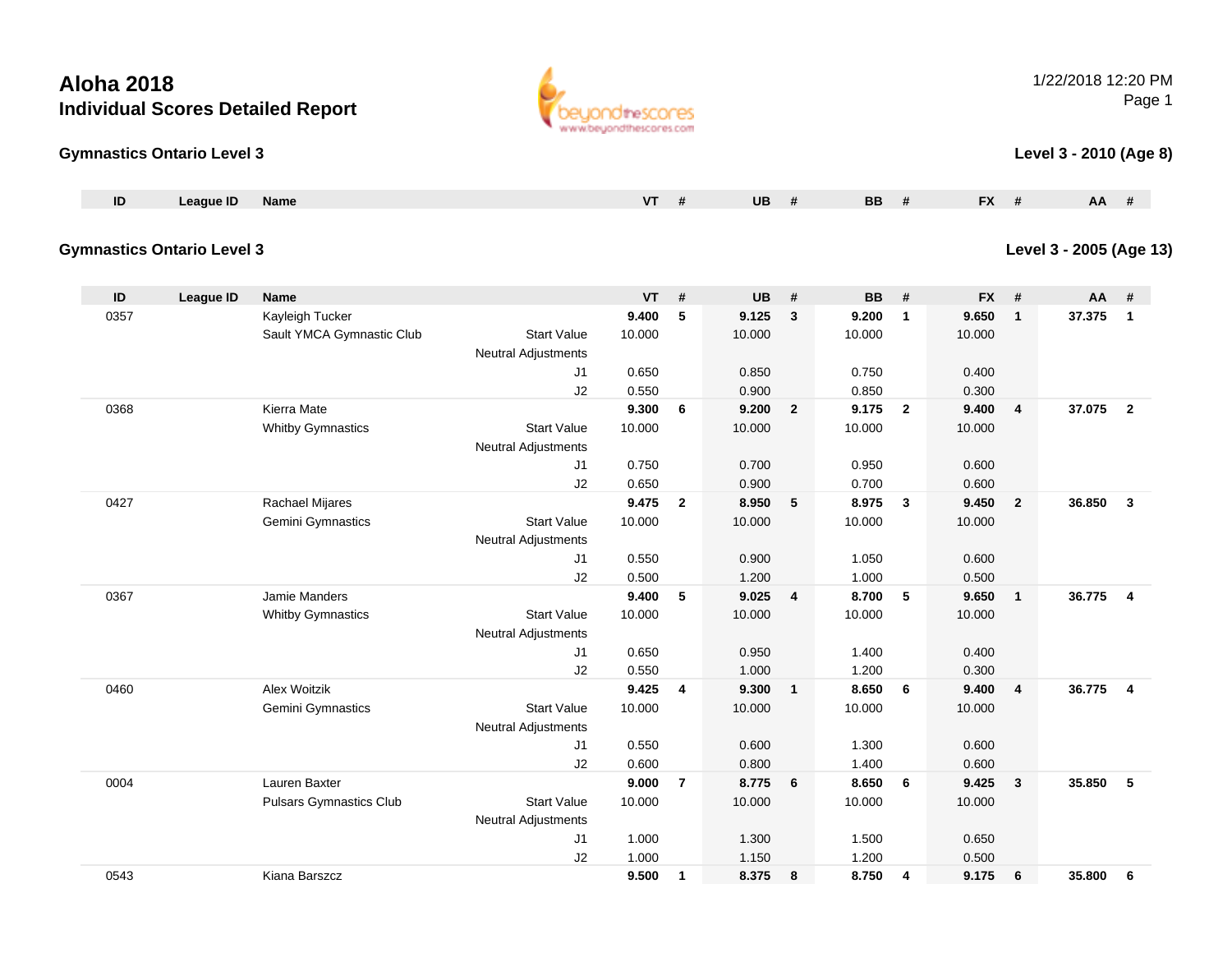

1/22/2018 12:20 PMPage 2

|      | <b>Infinity Gymnastics Centre</b> | <b>Start Value</b><br><b>Neutral Adjustments</b> | 10.000    | 10.000 | 10.000 | 10.000 |     |        |
|------|-----------------------------------|--------------------------------------------------|-----------|--------|--------|--------|-----|--------|
|      |                                   | J1                                               | 0.500     | 1.650  | 350ء ا | 0.750  |     |        |
|      |                                   | J2                                               | 0.500     | 1.600  | 1.150  | 0.900  |     |        |
| 0484 | Julie Fam                         |                                                  | $9.448$ 3 | 8.600  | 8.450  | 9.300  | - 5 | 35.798 |
|      | Gymnastics Mississauga            | <b>Start Value</b>                               | 10.000    | 10.000 | 10.000 | 10.000 |     |        |
|      |                                   | <b>Neutral Adjustments</b>                       |           |        |        |        |     |        |
|      |                                   | J1                                               | 0.550     | 1.500  | .450 ، | 0.700  |     |        |
|      |                                   | J2                                               | 0.554     | 1.300  | 1.650  | 0.700  |     |        |

#### **Gymnastics Ontario Level 3**

**Level 3 - 2004 & Earlier (Age 14+)**

| ID   | League ID | <b>Name</b>                       |                            | <b>VT</b> | #              | <b>UB</b> | #                       | <b>BB</b> | #              | <b>FX</b> | #              | <b>AA</b> | #              |
|------|-----------|-----------------------------------|----------------------------|-----------|----------------|-----------|-------------------------|-----------|----------------|-----------|----------------|-----------|----------------|
| 0606 |           | Olivia lafano                     |                            | 9.450     | 3              | 9.525     | $\overline{1}$          | 9.575     | $\mathbf{1}$   | 9.600     | $\mathbf{1}$   | 38.150    | $\mathbf{1}$   |
|      |           | <b>High Flyers Gymnastics</b>     | <b>Start Value</b>         | 10.000    |                | 10.000    |                         | 10.000    |                | 10.000    |                |           |                |
|      |           |                                   | <b>Neutral Adjustments</b> |           |                |           |                         |           |                |           |                |           |                |
|      |           |                                   | J1                         | 0.500     |                | 0.550     |                         | 0.350     |                | 0.400     |                |           |                |
|      |           |                                   | J2                         | 0.600     |                | 0.400     |                         | 0.500     |                | 0.400     |                |           |                |
| 0019 |           | Belové Da Silva                   |                            | 9.550     | 1              | 9.325     | $\overline{2}$          | 8.650     | 6              | 9.000     | 6              | 36.525    | $\mathbf{2}$   |
|      |           | <b>Pulsars Gymnastics Club</b>    | <b>Start Value</b>         | 10.000    |                | 10.000    |                         | 10.000    |                | 10.000    |                |           |                |
|      |           |                                   | <b>Neutral Adjustments</b> |           |                |           |                         |           |                |           |                |           |                |
|      |           |                                   | J1                         | 0.400     |                | 0.650     |                         | 1.400     |                | 0.950     |                |           |                |
|      |           |                                   | J2                         | 0.500     |                | 0.700     |                         | 1.300     |                | 1.050     |                |           |                |
| 0557 |           | Kristen Gotthelf                  |                            | 9.525     | $\overline{2}$ | 9.275     | $\overline{\mathbf{3}}$ | 9.075     | $\overline{2}$ | 8.400     | 10             | 36.275    | 3              |
|      |           | <b>Infinity Gymnastics Centre</b> | <b>Start Value</b>         | 10.000    |                | 10.000    |                         | 10.000    |                | 10.000    |                |           |                |
|      |           |                                   | Neutral Adjustments        |           |                |           |                         |           |                |           |                |           |                |
|      |           |                                   | J1                         | 0.400     |                | 0.700     |                         | 0.950     |                | 1.700     |                |           |                |
|      |           |                                   | J2                         | 0.550     |                | 0.750     |                         | 0.900     |                | 1.500     |                |           |                |
| 0049 |           | Ciara McCullough                  |                            | 9.525     | $\overline{2}$ | 8.875     | $\overline{4}$          | 8.650     | - 6            | 8.900     | $\overline{7}$ | 35.950    | $\overline{4}$ |
|      |           | <b>Pulsars Gymnastics Club</b>    | <b>Start Value</b>         | 10.000    |                | 10.000    |                         | 10.000    |                | 10.000    |                |           |                |
|      |           |                                   | <b>Neutral Adjustments</b> |           |                |           |                         |           |                |           |                |           |                |
|      |           |                                   | J1                         | 0.450     |                | 1.150     |                         | 1.400     |                | 1.200     |                |           |                |
|      |           |                                   | J2                         | 0.500     |                | 1.100     |                         | 1.300     |                | 1.000     |                |           |                |
| 0057 |           | Victoria Ramsay                   |                            | 9.525     | $\overline{2}$ | 7.850     | 9                       | 9.000     | -3             | 9.425     | 3              | 35.800    | 5              |
|      |           | <b>Pulsars Gymnastics Club</b>    | <b>Start Value</b>         | 10.000    |                | 10.000    |                         | 10.000    |                | 10.000    |                |           |                |
|      |           |                                   | <b>Neutral Adjustments</b> |           |                |           |                         |           |                |           |                |           |                |
|      |           |                                   | J1                         | 0.400     |                | 2.100     |                         | 0.900     |                | 0.550     |                |           |                |
|      |           |                                   | J2                         | 0.550     |                | 2.200     |                         | 1.100     |                | 0.600     |                |           |                |
| 0464 |           | Zara Ajmiri                       |                            | 9.425     | 4              | 8.425     | 5                       | 8.875     | 5              | 9.050     | 5              | 35.775    | 6              |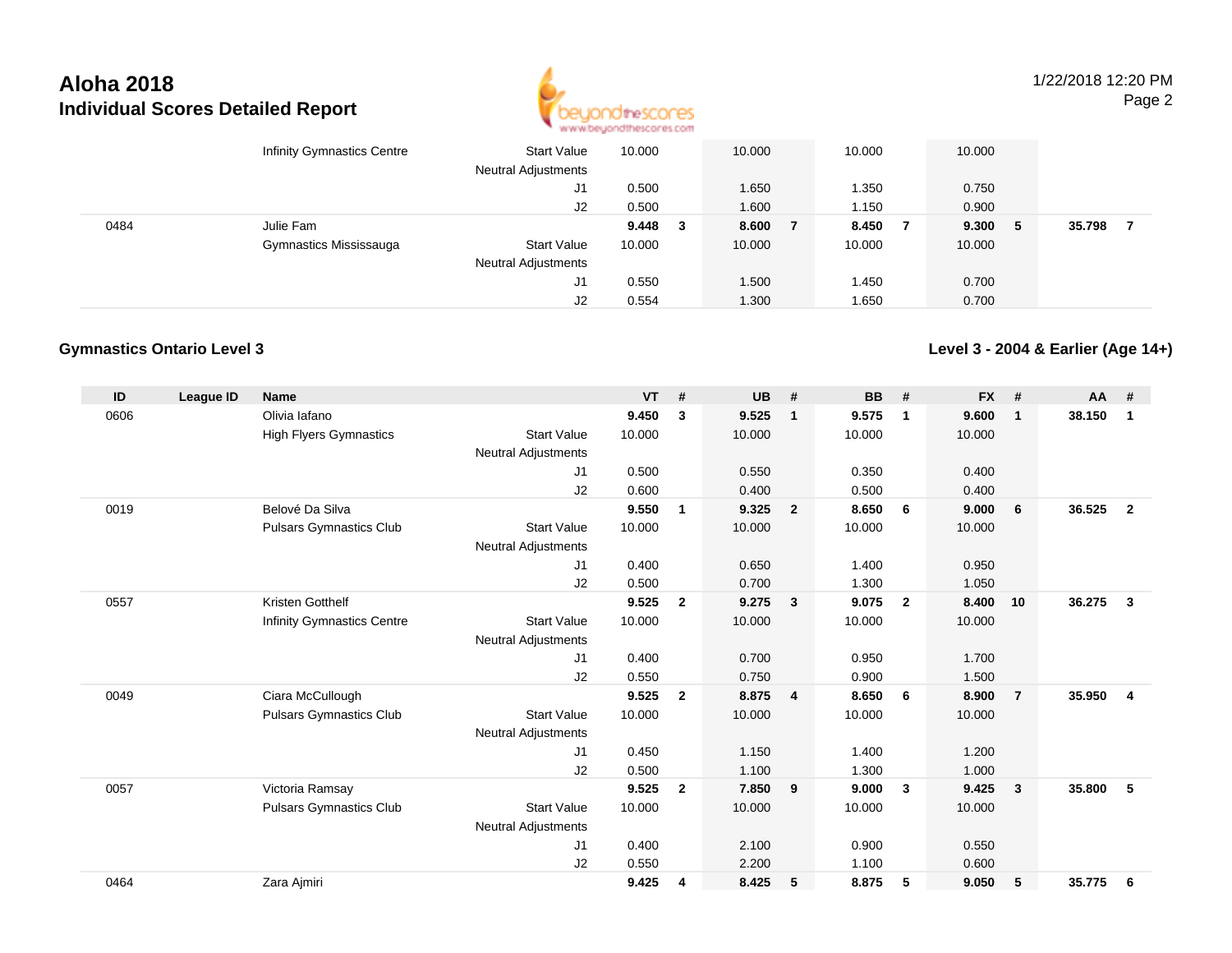

|      | Gymnastics Mississauga            | <b>Start Value</b>         | 10.000 |                | 10.000 |                | 10.000   |                | 10.000 |                         |        |                |
|------|-----------------------------------|----------------------------|--------|----------------|--------|----------------|----------|----------------|--------|-------------------------|--------|----------------|
|      |                                   | Neutral Adjustments        |        |                |        |                | $-0.100$ |                |        |                         |        |                |
|      |                                   | J1                         | 0.550  |                | 1.450  |                | 0.950    |                | 1.000  |                         |        |                |
|      |                                   | J2                         | 0.600  |                | 1.700  |                | 1.100    |                | 0.900  |                         |        |                |
| 0262 | Lily Coulson                      |                            | 9.150  | 6              | 8.125  | $\overline{7}$ | 8.950    | $\overline{4}$ | 9.475  | $\overline{\mathbf{2}}$ | 35.700 | $\overline{7}$ |
|      | Mariposa                          | <b>Start Value</b>         | 10.000 |                | 10.000 |                | 10.000   |                | 10.000 |                         |        |                |
|      |                                   | Neutral Adjustments        |        |                |        |                |          |                |        |                         |        |                |
|      |                                   | J1                         | 0.900  |                | 1.750  |                | 1.000    |                | 0.550  |                         |        |                |
|      |                                   | J2                         | 0.800  |                | 2.000  |                | 1.100    |                | 0.500  |                         |        |                |
| 0261 | Alexis Cooper                     |                            | 9.425  | 4              | 8.175  | 6              | 8.650    | 6              | 9.375  | $\overline{4}$          | 35.625 | - 8            |
|      | Mariposa                          | <b>Start Value</b>         | 10.000 |                | 10.000 |                | 10.000   |                | 10.000 |                         |        |                |
|      |                                   | Neutral Adjustments        |        |                |        |                |          |                |        |                         |        |                |
|      |                                   | J1                         | 0.550  |                | 1.750  |                | 1.300    |                | 0.600  |                         |        |                |
|      |                                   | J2                         | 0.600  |                | 1.900  |                | 1.400    |                | 0.650  |                         |        |                |
| 0118 | <b>Hilary Roye</b>                |                            | 9.250  | 5              | 7.975  | 8              | 7.775    | 8              | 8.425  | 9                       | 33.425 | 9              |
|      | <b>Barrie Kempettes</b>           | <b>Start Value</b>         | 10.000 |                | 10.000 |                | 10.000   |                | 10.000 |                         |        |                |
|      |                                   | Neutral Adjustments        |        |                |        |                | $-0.100$ |                |        |                         |        |                |
|      |                                   | J1                         | 0.800  |                | 2.050  |                | 2.200    |                | 1.450  |                         |        |                |
|      |                                   | J2                         | 0.700  |                | 2.000  |                | 2.050    |                | 1.700  |                         |        |                |
| 0542 | Sarah Anstey                      |                            | 9.075  | $\overline{7}$ | 7.450  | 10             | 7.925    | $\overline{7}$ | 8.600  | 8                       | 33.050 | 10             |
|      | <b>Infinity Gymnastics Centre</b> | <b>Start Value</b>         | 10.000 |                | 10.000 |                | 10.000   |                | 10.000 |                         |        |                |
|      |                                   | <b>Neutral Adjustments</b> |        |                |        |                |          |                |        |                         |        |                |
|      |                                   | J1                         | 0.850  |                | 2.600  |                | 2.250    |                | 1.450  |                         |        |                |
|      |                                   | J2                         | 1.000  |                | 2.500  |                | 1.900    |                | 1.350  |                         |        |                |

#### **Gymnastics Ontario Level 3**

**Level 3 - 2008 (Age 10) A**

| ID   | League ID | Name                            |                            | $VT$ # |              | <b>UB</b> | - #                     | <b>BB</b> | #                       | <b>FX</b> | #              | <b>AA</b> | #            |
|------|-----------|---------------------------------|----------------------------|--------|--------------|-----------|-------------------------|-----------|-------------------------|-----------|----------------|-----------|--------------|
| 0104 |           | Rowan Salem                     |                            | 9.500  | $\mathbf{2}$ | 9.050     | - 4                     | 8.950     | $\overline{\mathbf{2}}$ | 9.350     | 5              | 36.850    |              |
|      |           | <b>Alliston Gymnastics Club</b> | <b>Start Value</b>         | 10.000 |              | 10.000    |                         | 10.000    |                         | 10.000    |                |           |              |
|      |           |                                 | <b>Neutral Adjustments</b> |        |              |           |                         |           |                         |           |                |           |              |
|      |           |                                 | J1                         | 0.550  |              | 1.050     |                         | 1.150     |                         | 0.600     |                |           |              |
|      |           |                                 | J2                         | 0.450  |              | 0.850     |                         | 0.950     |                         | 0.700     |                |           |              |
| 0297 |           | Rowan Walker                    |                            | 9.225  | - 4          | 9.150     | $_{3}$                  | 8.975     |                         | 9.375     | $\overline{4}$ | 36.725    | $\mathbf{2}$ |
|      |           | Scarborough Gym Elites          | <b>Start Value</b>         | 10.000 |              | 10.000    |                         | 10.000    |                         | 10.000    |                |           |              |
|      |           |                                 | <b>Neutral Adjustments</b> |        |              |           |                         |           |                         |           |                |           |              |
|      |           |                                 | J1                         | 0.750  |              | 0.800     |                         | 1.050     |                         | 0.600     |                |           |              |
|      |           |                                 | J <sub>2</sub>             | 0.800  |              | 0.900     |                         | 1.000     |                         | 0.650     |                |           |              |
| 0023 |           | Eliana Di Vita                  |                            | 9.050  | 8            | 9.300     | $\overline{\mathbf{2}}$ | 8.575     | -5                      | 9.425     | 3              | 36.350    | 3            |
|      |           |                                 |                            |        |              |           |                         |           |                         |           |                |           |              |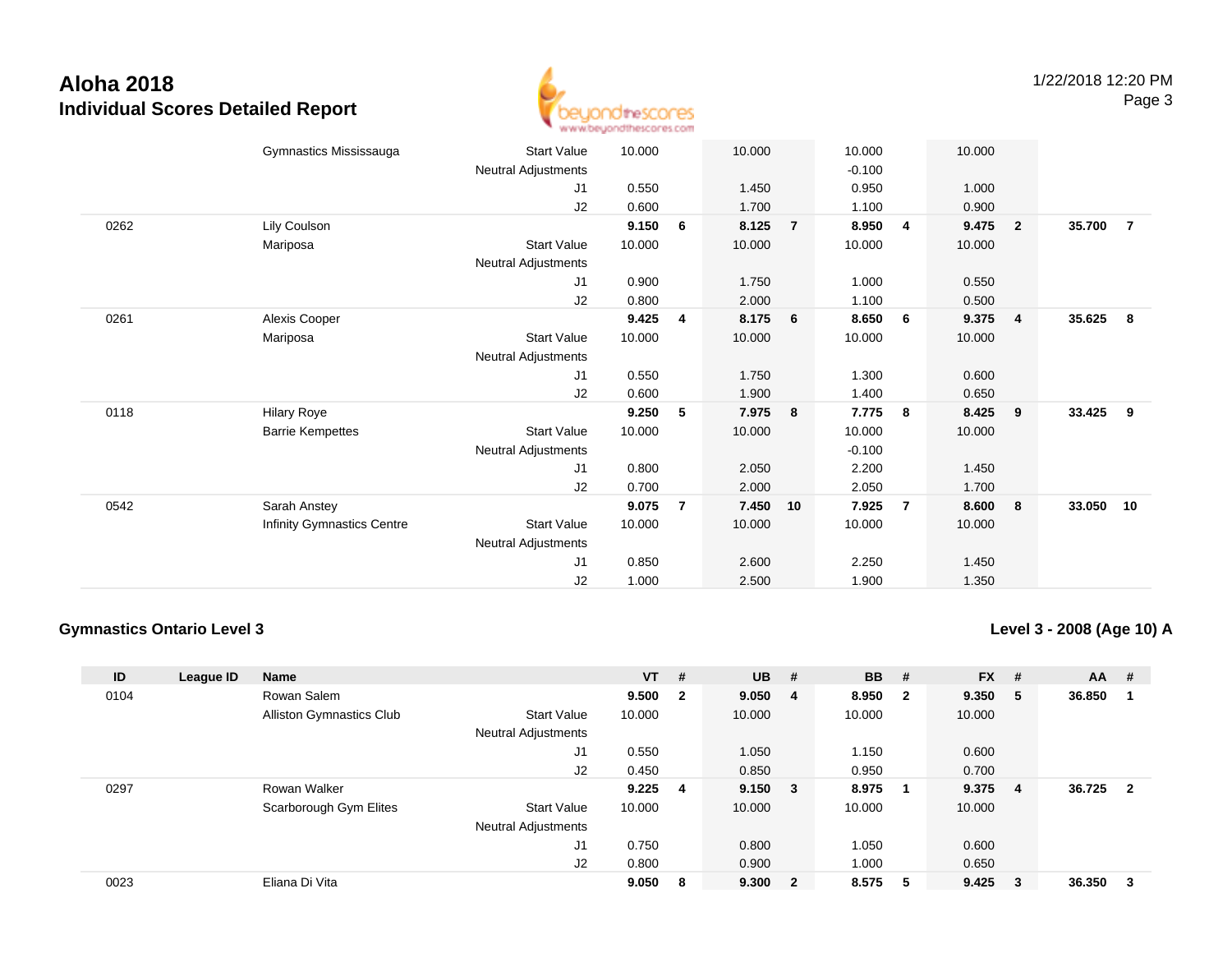

|      | <b>Pulsars Gymnastics Club</b>  | <b>Start Value</b>               | 10.000 |                | 10.000 |                         | 10.000            |                  | 10.000 |                         |        |                |
|------|---------------------------------|----------------------------------|--------|----------------|--------|-------------------------|-------------------|------------------|--------|-------------------------|--------|----------------|
|      |                                 | <b>Neutral Adjustments</b><br>J1 | 0.900  |                | 0.600  |                         | 1.450             |                  | 0.550  |                         |        |                |
|      |                                 | J2                               | 1.000  |                | 0.800  |                         | 1.400             |                  | 0.600  |                         |        |                |
| 0483 | Joy Fam                         |                                  | 9.100  | $\overline{7}$ | 9.050  | $\overline{\mathbf{4}}$ | 8.900             | $\overline{4}$   | 9.250  | $6\phantom{1}6$         | 36.300 | $\overline{4}$ |
|      | Gymnastics Mississauga          | <b>Start Value</b>               | 10.000 |                | 10.000 |                         | 10.000            |                  | 10.000 |                         |        |                |
|      |                                 | <b>Neutral Adjustments</b>       |        |                |        |                         |                   |                  |        |                         |        |                |
|      |                                 | J1                               | 0.950  |                | 0.900  |                         | 1.100             |                  | 0.750  |                         |        |                |
|      |                                 | J2                               | 0.850  |                | 1.000  |                         | 1.100             |                  | 0.750  |                         |        |                |
| 0602 | Simona Perruzza                 |                                  | 9.700  | $\mathbf{1}$   | 8.825  | 6                       | 8.250             | $\overline{7}$   | 9.525  | $\overline{\mathbf{2}}$ | 36.300 | $\overline{4}$ |
|      | <b>High Flyers Gymnastics</b>   | <b>Start Value</b>               | 10.000 |                | 10.000 |                         | 10.000            |                  | 10.000 |                         |        |                |
|      |                                 | Neutral Adjustments              |        |                |        |                         |                   |                  |        |                         |        |                |
|      |                                 | J1                               | 0.300  |                | 1.050  |                         | 1.650             |                  | 0.450  |                         |        |                |
|      |                                 | J2                               | 0.300  |                | 1.300  |                         | 1.850             |                  | 0.500  |                         |        |                |
| 0100 | Anna Gulyas                     |                                  | 9.200  | 5              | 9.475  | $\mathbf{1}$            | 8.925             | $\mathbf{3}$     | 8.175  | 10                      | 35.775 | 5              |
|      | Alliston Gymnastics Club        | <b>Start Value</b>               | 10.000 |                | 10.000 |                         | 10.000            |                  | 10.000 |                         |        |                |
|      |                                 | <b>Neutral Adjustments</b>       |        |                |        |                         |                   |                  |        |                         |        |                |
|      |                                 | J1                               | 0.900  |                | 0.600  |                         | 1.100             |                  | 1.750  |                         |        |                |
|      |                                 | J2                               | 0.700  |                | 0.450  |                         | 1.050             |                  | 1.900  |                         |        |                |
| 0553 | Hayden Ennis                    |                                  | 9.000  | 9              | 9.000  | 5                       | 8.400             | $6\phantom{.}6$  | 9.075  | $\overline{7}$          | 35.475 | - 6            |
|      | Infinity Gymnastics Centre      | <b>Start Value</b>               | 10.000 |                | 10.000 |                         | 10.000            |                  | 10.000 |                         |        |                |
|      |                                 | <b>Neutral Adjustments</b>       |        |                |        |                         |                   |                  |        |                         |        |                |
|      |                                 | J1                               | 1.100  |                | 0.900  |                         | 1.700             |                  | 1.000  |                         |        |                |
|      |                                 | J2                               | 0.900  |                | 1.100  |                         | 1.500             |                  | 0.850  |                         |        |                |
| 0456 | Kaiya Tan                       |                                  | 9.425  | $\mathbf{3}$   | 8.450  | 8                       | 8.250             | $\overline{7}$   | 9.050  | 8                       | 35.175 | $\overline{7}$ |
|      | Gemini Gymnastics               | <b>Start Value</b>               | 10.000 |                | 10.000 |                         | 10.000            |                  | 10.000 |                         |        |                |
|      |                                 | <b>Neutral Adjustments</b>       |        |                |        |                         | $-0.100$          |                  |        |                         |        |                |
|      |                                 | J1                               | 0.550  |                | 1.600  |                         | 1.700             |                  | 0.900  |                         |        |                |
|      |                                 | J2                               | 0.600  |                | 1.500  |                         | 1.600             |                  | 1.000  |                         |        |                |
| 0389 | Mia Catucci                     |                                  | 9.150  | 6              | 7.650  | 9                       | 7.725             | $\boldsymbol{8}$ | 9.575  | $\overline{1}$          | 34.100 | - 8            |
|      | Gemini Gymnastics               | <b>Start Value</b>               | 10.000 |                | 10.000 |                         | 10.000            |                  | 10.000 |                         |        |                |
|      |                                 | <b>Neutral Adjustments</b>       | 0.900  |                | 2.400  |                         | $-0.100$<br>2.150 |                  | 0.450  |                         |        |                |
|      |                                 | J1<br>J2                         | 0.800  |                | 2.300  |                         | 2.200             |                  | 0.400  |                         |        |                |
| 0085 | Mia Bernardino                  |                                  | 9.150  | 6              | 8.575  | $\overline{7}$          | 7.375             | 9                | 8.050  | 11                      | 33.150 | 9              |
|      | <b>Alliston Gymnastics Club</b> | <b>Start Value</b>               | 10.000 |                | 10.000 |                         | 10.000            |                  | 10.000 |                         |        |                |
|      |                                 | <b>Neutral Adjustments</b>       |        |                |        |                         | $-0.600$          |                  |        |                         |        |                |
|      |                                 | J1                               | 0.900  |                | 1.550  |                         | 2.150             |                  | 1.950  |                         |        |                |
|      |                                 | J2                               | 0.800  |                | 1.300  |                         | 1.900             |                  | 1.950  |                         |        |                |
| 0506 | Mila Milijkovic                 |                                  | 8.875  | 10             | 7.450  | 10                      | 7.300             | 10               | 8.700  | 9                       | 32.325 | 10             |
|      |                                 |                                  |        |                |        |                         |                   |                  |        |                         |        |                |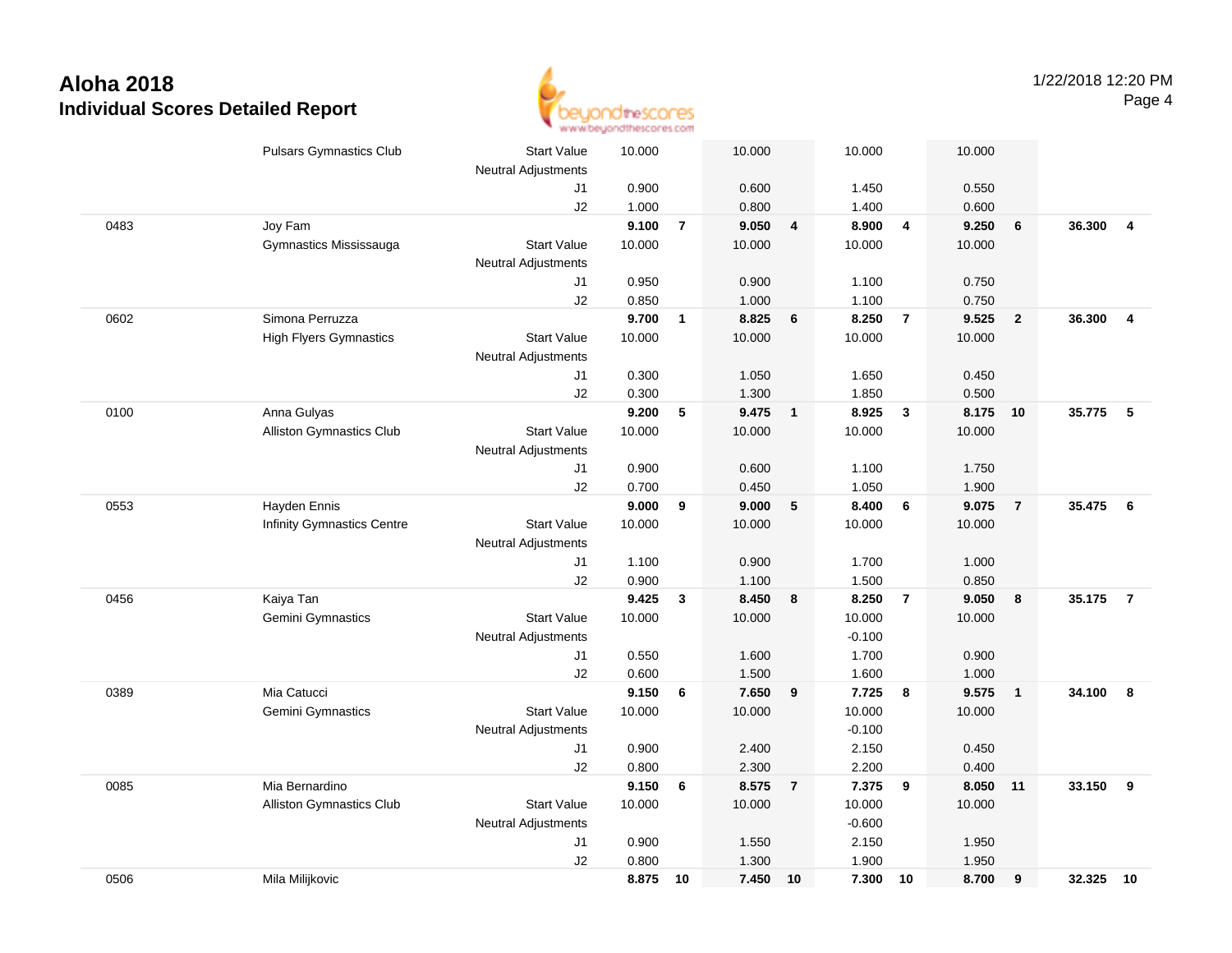

1/22/2018 12:20 PMPage 5

|      | Gymnastics Mississauga | <b>Start Value</b><br><b>Neutral Adjustments</b><br>J1<br>J2 | 10.000<br>1.200<br>1.050 | 10.000<br>$-0.300$<br>2.200<br>2.300 | 10.000<br>2.600<br>2.800 | 10.000<br>1.400<br>1.200 |    |              |
|------|------------------------|--------------------------------------------------------------|--------------------------|--------------------------------------|--------------------------|--------------------------|----|--------------|
| 0140 | <b>Summer Parsons</b>  |                                                              | 9.225                    | 6.500 11<br>4                        | 6.975                    | 7.650<br>- 11            | 12 | 30.350<br>11 |
|      | Birchmount             | <b>Start Value</b>                                           | 10.000                   | 10.000                               | 10.000                   | 10.000                   |    |              |
|      |                        | <b>Neutral Adjustments</b>                                   |                          |                                      |                          |                          |    |              |
|      |                        | J1                                                           | 0.750                    | 3.600                                | 2.900                    | 2.450                    |    |              |
|      |                        | J2                                                           | 0.800                    | 3.400                                | 3.150                    | 2.250                    |    |              |

#### **Gymnastics Ontario Level 3**

**Level 3 - 2008 (Age 10) B**

| ID   | League ID | <b>Name</b>                     |                            | <b>VT</b> | #              | <b>UB</b> | #                       | <b>BB</b> | #              | <b>FX</b> | #              | <b>AA</b> | #              |
|------|-----------|---------------------------------|----------------------------|-----------|----------------|-----------|-------------------------|-----------|----------------|-----------|----------------|-----------|----------------|
| 0102 |           | Madelyn McCarthy                |                            | 9.600     | $\mathbf{1}$   | 9.550     | $\mathbf{1}$            | 9.525     | $\mathbf{1}$   | 9.850     | $\mathbf{1}$   | 38.525    | $\mathbf{1}$   |
|      |           | Alliston Gymnastics Club        | <b>Start Value</b>         | 10.000    |                | 10.000    |                         | 10.000    |                | 10.000    |                |           |                |
|      |           |                                 | <b>Neutral Adjustments</b> |           |                |           |                         |           |                |           |                |           |                |
|      |           |                                 | J1                         | 0.450     |                | 0.450     |                         | 0.450     |                | 0.100     |                |           |                |
|      |           |                                 | J2                         | 0.350     |                | 0.450     |                         | 0.500     |                | 0.200     |                |           |                |
| 0363 |           | Samantha Alves                  |                            | 9.400     | 3              | 9.450     | $\overline{\mathbf{3}}$ | 9.150     | 3              | 9.750     | $\mathbf{2}$   | 37.750    | $\overline{2}$ |
|      |           | <b>Whitby Gymnastics</b>        | <b>Start Value</b>         | 10.000    |                | 10.000    |                         | 10.000    |                | 10.000    |                |           |                |
|      |           |                                 | Neutral Adjustments        |           |                |           |                         |           |                |           |                |           |                |
|      |           |                                 | J1                         | 0.550     |                | 0.500     |                         | 0.950     |                | 0.250     |                |           |                |
|      |           |                                 | J2                         | 0.650     |                | 0.600     |                         | 0.750     |                | 0.250     |                |           |                |
| 0293 |           | Abigail Lee                     |                            | 9.225     | $\overline{7}$ | 9.550     | $\overline{1}$          | 9.100     | $\overline{4}$ | 9.400     | 5              | 37.275    | $\mathbf{3}$   |
|      |           | Scarborough Gym Elites          | <b>Start Value</b>         | 10.000    |                | 10.000    |                         | 10.000    |                | 10.000    |                |           |                |
|      |           |                                 | <b>Neutral Adjustments</b> |           |                |           |                         |           |                |           |                |           |                |
|      |           |                                 | J1                         | 0.850     |                | 0.400     |                         | 0.850     |                | 0.550     |                |           |                |
|      |           |                                 | J2                         | 0.700     |                | 0.500     |                         | 0.950     |                | 0.650     |                |           |                |
| 0294 |           | Taryn Rayner                    |                            | 9.350     | 4              | 9.250     | $\overline{4}$          | 9.000     | -5             | 9.550     | $\overline{4}$ | 37.150    | $\overline{4}$ |
|      |           | Scarborough Gym Elites          | <b>Start Value</b>         | 10.000    |                | 10.000    |                         | 10.000    |                | 10.000    |                |           |                |
|      |           |                                 | Neutral Adjustments        |           |                |           |                         |           |                |           |                |           |                |
|      |           |                                 | J1                         | 0.700     |                | 0.700     |                         | 1.100     |                | 0.400     |                |           |                |
|      |           |                                 | J2                         | 0.600     |                | 0.800     |                         | 0.900     |                | 0.500     |                |           |                |
| 0099 |           | Kayla Hamilton-Greener          |                            | 9.450     | $\mathbf{2}$   | 9.525     | $\overline{\mathbf{2}}$ | 9.225     | $\overline{2}$ | 8.550     | 11             | 36.750    | 5              |
|      |           | <b>Alliston Gymnastics Club</b> | <b>Start Value</b>         | 10.000    |                | 10.000    |                         | 10.000    |                | 10.000    |                |           |                |
|      |           |                                 | <b>Neutral Adjustments</b> |           |                |           |                         |           |                |           |                |           |                |
|      |           |                                 | J1                         | 0.600     |                | 0.500     |                         | 0.750     |                | 1.450     |                |           |                |
|      |           |                                 | J2                         | 0.500     |                | 0.450     |                         | 0.800     |                | 1.450     |                |           |                |
| 0364 |           | Brooklynn Buurman               |                            | 9.250     | 6              | 9.125     | -5                      | 8.625     | 8              | 9.575     | 3              | 36.575    | 6              |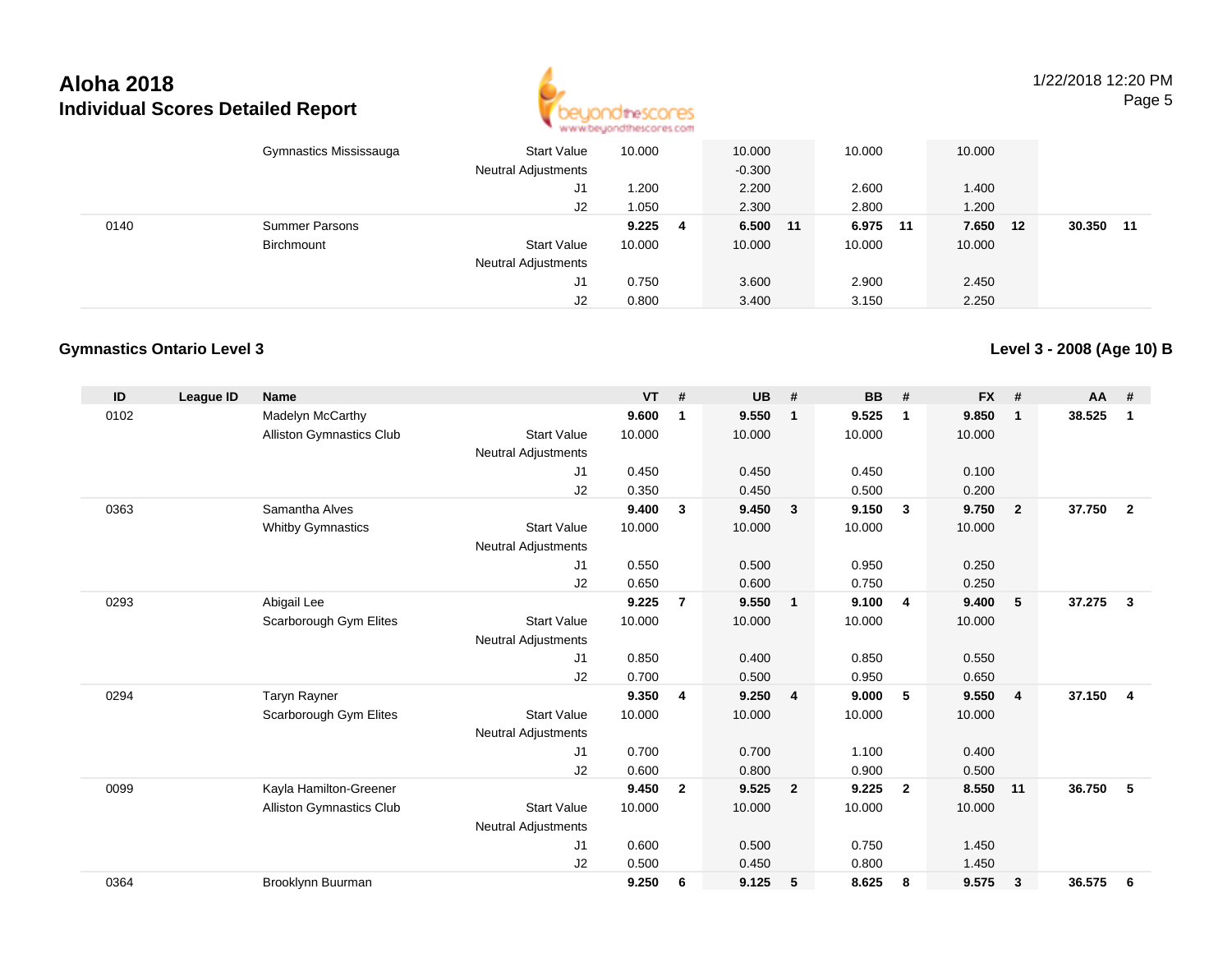

|      | <b>Whitby Gymnastics</b>         | <b>Start Value</b>         | 10.000 |                | 10.000   |                | 10.000 |                | 10.000 |                         |           |                         |
|------|----------------------------------|----------------------------|--------|----------------|----------|----------------|--------|----------------|--------|-------------------------|-----------|-------------------------|
|      |                                  | <b>Neutral Adjustments</b> |        |                |          |                |        |                |        |                         |           |                         |
|      |                                  | J1                         | 0.800  |                | 0.950    |                | 1.400  |                | 0.450  |                         |           |                         |
|      |                                  | J2                         | 0.700  |                | 0.800    |                | 1.350  |                | 0.400  |                         |           |                         |
| 0137 | Elisabeth Fry                    |                            | 9.450  | $\overline{2}$ | 8.875    | 6              | 8.900  | 6              | 8.600  | 10                      | 35.825    | $\overline{7}$          |
|      | <b>Birchmount</b>                | <b>Start Value</b>         | 10.000 |                | 10.000   |                | 10.000 |                | 10.000 |                         |           |                         |
|      |                                  | <b>Neutral Adjustments</b> |        |                |          |                |        |                |        |                         |           |                         |
|      |                                  | J1                         | 0.500  |                | 1.250    |                | 1.000  |                | 1.350  |                         |           |                         |
|      |                                  | J2                         | 0.600  |                | 1.000    |                | 1.200  |                | 1.450  |                         |           |                         |
| 0138 | Eleni Kiofos                     |                            | 9.450  | $\overline{2}$ | 8.400    | 8              | 8.700  | $\overline{7}$ | 9.000  | 9                       | 35.550    | $\overline{\mathbf{8}}$ |
|      | Birchmount                       | <b>Start Value</b>         | 10.000 |                | 10.000   |                | 10.000 |                | 10.000 |                         |           |                         |
|      |                                  | <b>Neutral Adjustments</b> |        |                |          |                |        |                |        |                         |           |                         |
|      |                                  | J1                         | 0.500  |                | 1.700    |                | 1.300  |                | 0.900  |                         |           |                         |
|      |                                  | J2                         | 0.600  |                | 1.500    |                | 1.300  |                | 1.100  |                         |           |                         |
| 0344 | <b>Della Goulet</b>              |                            | 9.000  | 9              | 8.700    | $\overline{7}$ | 8.550  | 9              | 9.200  | $6\phantom{.0}6$        | 35.450    | 9                       |
|      | Simcoe Gliders Gymnastics        | <b>Start Value</b>         | 10.000 |                | 10.000   |                | 10.000 |                | 10.000 |                         |           |                         |
|      |                                  | <b>Neutral Adjustments</b> |        |                |          |                |        |                |        |                         |           |                         |
|      |                                  | J1                         | 1.050  |                | 1.400    |                | 1.400  |                | 0.850  |                         |           |                         |
|      |                                  | J2                         | 0.950  |                | 1.200    |                | 1.500  |                | 0.750  |                         |           |                         |
| 0342 | <b>Annie Thwaites</b>            |                            | 9.325  | 5              | 7.800    | 9              | 8.200  | 10             | 9.100  | $\overline{\mathbf{8}}$ | 34.425    | 10                      |
|      | <b>Simcoe Gliders Gymnastics</b> | <b>Start Value</b>         | 10.000 |                | 10.000   |                | 10.000 |                | 10.000 |                         |           |                         |
|      |                                  | Neutral Adjustments        |        |                |          |                |        |                |        |                         |           |                         |
|      |                                  | J1                         | 0.700  |                | 2.300    |                | 1.850  |                | 0.950  |                         |           |                         |
|      |                                  | J2                         | 0.650  |                | 2.100    |                | 1.750  |                | 0.850  |                         |           |                         |
| 0387 | Reese Canning                    |                            | 9.125  | 8              | X.XXX -- |                | 6.975  | 11             | 9.125  | $\overline{7}$          | 25.225 11 |                         |
|      | Gemini Gymnastics                | <b>Start Value</b>         | 10.000 |                |          |                | 10.000 |                | 10.000 |                         |           |                         |
|      |                                  | <b>Neutral Adjustments</b> |        |                |          |                |        |                |        |                         |           |                         |
|      |                                  | J1                         | 0.900  |                |          |                | 3.050  |                | 0.800  |                         |           |                         |
|      |                                  | J2                         | 0.850  |                |          |                | 3.000  |                | 0.950  |                         |           |                         |
|      |                                  |                            |        |                |          |                |        |                |        |                         |           |                         |

#### **Gymnastics Ontario Level 3**

**Level 3 - 2007 (Age 11) A**

| ID   | League ID | Name              |                            | VT     | # | $UB$ # |   | <b>BB</b> | - #          | <b>FX</b> | # | <b>AA</b> | -# |
|------|-----------|-------------------|----------------------------|--------|---|--------|---|-----------|--------------|-----------|---|-----------|----|
| 0379 |           | Ebun Aziegbemhin  |                            | 9.600  |   | 9.150  | 4 | 9.150     | $\mathbf{2}$ | 9.700     |   | 37.600    |    |
|      |           | Gemini Gymnastics | <b>Start Value</b>         | 10.000 |   | 10.000 |   | 10.000    |              | 10.000    |   |           |    |
|      |           |                   | <b>Neutral Adjustments</b> |        |   |        |   | $-0.100$  |              |           |   |           |    |
|      |           |                   | J1                         | 0.300  |   | 0.750  |   | 0.700     |              | 0.250     |   |           |    |
|      |           |                   | J2                         | 0.500  |   | 0.950  |   | 0.800     |              | 0.350     |   |           |    |
| 0141 |           | Chloe Mak         |                            | 9.575  | 2 | 9.050  | 5 | 9.200     |              | 9.575     |   | 37.400    |    |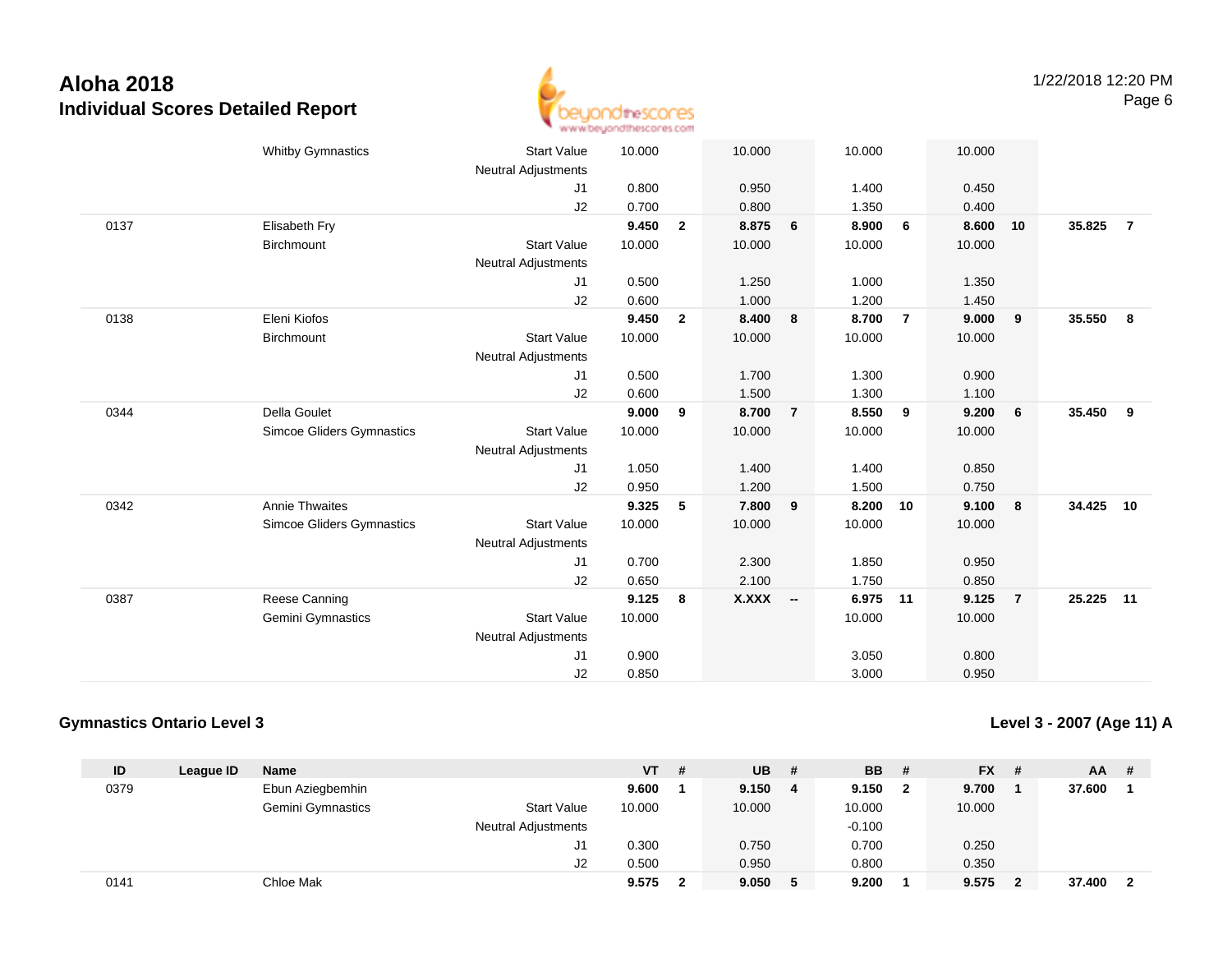

|      | <b>Birchmount</b>               | <b>Start Value</b>         | 10.000 |                | 10.000   |                | 10.000 |                         | 10.000 |                 |        |                |
|------|---------------------------------|----------------------------|--------|----------------|----------|----------------|--------|-------------------------|--------|-----------------|--------|----------------|
|      |                                 |                            |        |                |          |                |        |                         |        |                 |        |                |
|      |                                 | <b>Neutral Adjustments</b> |        |                |          |                |        |                         |        |                 |        |                |
|      |                                 | J1                         | 0.400  |                | 0.850    |                | 0.700  |                         | 0.450  |                 |        |                |
|      |                                 | J2                         | 0.450  |                | 1.050    |                | 0.900  |                         | 0.400  |                 |        |                |
| 0426 | Alexandra Merminod              |                            | 9.500  | $\mathbf{3}$   | 9.600    | $\overline{1}$ | 8.650  | $\overline{4}$          | 9.450  | $\mathbf{3}$    | 37.200 | $\mathbf{3}$   |
|      | Gemini Gymnastics               | <b>Start Value</b>         | 10.000 |                | 10.000   |                |        |                         | 10.000 |                 |        |                |
|      |                                 | <b>Neutral Adjustments</b> |        |                |          |                | 10.000 |                         |        |                 |        |                |
|      |                                 | J1                         | 0.450  |                | 0.450    |                | 1.300  |                         | 0.600  |                 |        |                |
|      |                                 | J2                         | 0.550  |                | 0.350    |                | 1.400  |                         | 0.500  |                 |        |                |
| 0103 | Sydney English                  |                            | 9.450  | 4              | 9.175    | $\mathbf{3}$   | 8.375  | $\overline{7}$          | 9.300  | 6               | 36.300 | $\overline{4}$ |
|      | <b>Alliston Gymnastics Club</b> | <b>Start Value</b>         | 10.000 |                | 10.000   |                | 10.000 |                         | 10.000 |                 |        |                |
|      |                                 | <b>Neutral Adjustments</b> |        |                |          |                |        |                         |        |                 |        |                |
|      |                                 | J1                         | 0.600  |                | 0.900    |                | 1.550  |                         | 0.650  |                 |        |                |
|      |                                 | J2                         | 0.500  |                | 0.750    |                | 1.700  |                         | 0.750  |                 |        |                |
| 0396 | Morgan Davison                  |                            | 9.250  | 6              | 8.525    | $\overline{7}$ | 8.775  | $\overline{\mathbf{3}}$ | 9.400  | $\overline{4}$  | 35.950 | 5              |
|      | Gemini Gymnastics               | <b>Start Value</b>         | 10.000 |                | 10.000   |                | 10.000 |                         | 10.000 |                 |        |                |
|      |                                 | <b>Neutral Adjustments</b> |        |                |          |                |        |                         |        |                 |        |                |
|      |                                 | J1                         | 0.800  |                | 1.350    |                | 1.200  |                         | 0.550  |                 |        |                |
|      |                                 | J2                         | 0.700  |                | 1.600    |                | 1.250  |                         | 0.650  |                 |        |                |
| 0588 | Marie-Eve De Matas              |                            | 9.100  | 8              | 8.650    | $6\phantom{1}$ | 8.350  | 8                       | 9.325  | $\sqrt{5}$      | 35.425 | 6              |
|      | <b>Pulsars Gymnastics Club</b>  | <b>Start Value</b>         | 10.000 |                | 10.000   |                | 10.000 |                         | 10.000 |                 |        |                |
|      |                                 | <b>Neutral Adjustments</b> |        |                |          |                |        |                         |        |                 |        |                |
|      |                                 | J1                         | 0.800  |                | 1.200    |                | 1.750  |                         | 0.650  |                 |        |                |
|      |                                 | J2                         | 1.000  |                | 1.500    |                | 1.550  |                         | 0.700  |                 |        |                |
| 0005 | Nadia Baxter                    |                            | 9.100  | 8              | 9.050    | 5              | 8.050  | 9                       | 9.150  | 8               | 35.350 | $\overline{7}$ |
|      | <b>Pulsars Gymnastics Club</b>  | <b>Start Value</b>         | 10.000 |                | 10.000   |                | 10.000 |                         | 10.000 |                 |        |                |
|      |                                 | <b>Neutral Adjustments</b> |        |                |          |                |        |                         |        |                 |        |                |
|      |                                 | J1                         | 0.900  |                | 0.800    |                | 1.850  |                         | 0.850  |                 |        |                |
|      |                                 | J2                         | 0.900  |                | 1.100    |                | 2.050  |                         | 0.850  |                 |        |                |
| 0512 | Spenta Panthaki                 |                            | 9.000  | 9              | 8.125    | 9              | 8.650  | $\overline{4}$          | 9.325  | $5\phantom{.0}$ | 35.100 | 8              |
|      | Gymnastics Mississauga          | <b>Start Value</b>         | 10.000 |                | 10.000   |                | 10.000 |                         | 10.000 |                 |        |                |
|      |                                 | <b>Neutral Adjustments</b> |        |                |          |                |        |                         |        |                 |        |                |
|      |                                 | J1                         | 1.000  |                | 1.950    |                | 1.350  |                         | 0.650  |                 |        |                |
|      |                                 | J2                         | 1.000  |                | 1.800    |                | 1.350  |                         | 0.700  |                 |        |                |
| 0355 | Katie MacFarlane                |                            | 9.300  | 5              | 7.275 11 |                | 8.500  | 6                       | 9.225  | $\overline{7}$  | 34.300 | 9              |
|      | Sault YMCA Gymnastic Club       | <b>Start Value</b>         | 10.000 |                | 10.000   |                | 10.000 |                         | 10.000 |                 |        |                |
|      |                                 | Neutral Adjustments        |        |                |          |                |        |                         |        |                 |        |                |
|      |                                 | J1                         | 0.700  |                | 2.700    |                | 1.400  |                         | 0.800  |                 |        |                |
|      |                                 | J2                         | 0.700  |                | 2.750    |                | 1.600  |                         | 0.750  |                 |        |                |
| 0112 | Mahi Patel                      |                            | 9.200  | $\overline{7}$ | 7.625 10 |                | 8.600  | 5                       | 8.675  | 10              | 34.100 | 10             |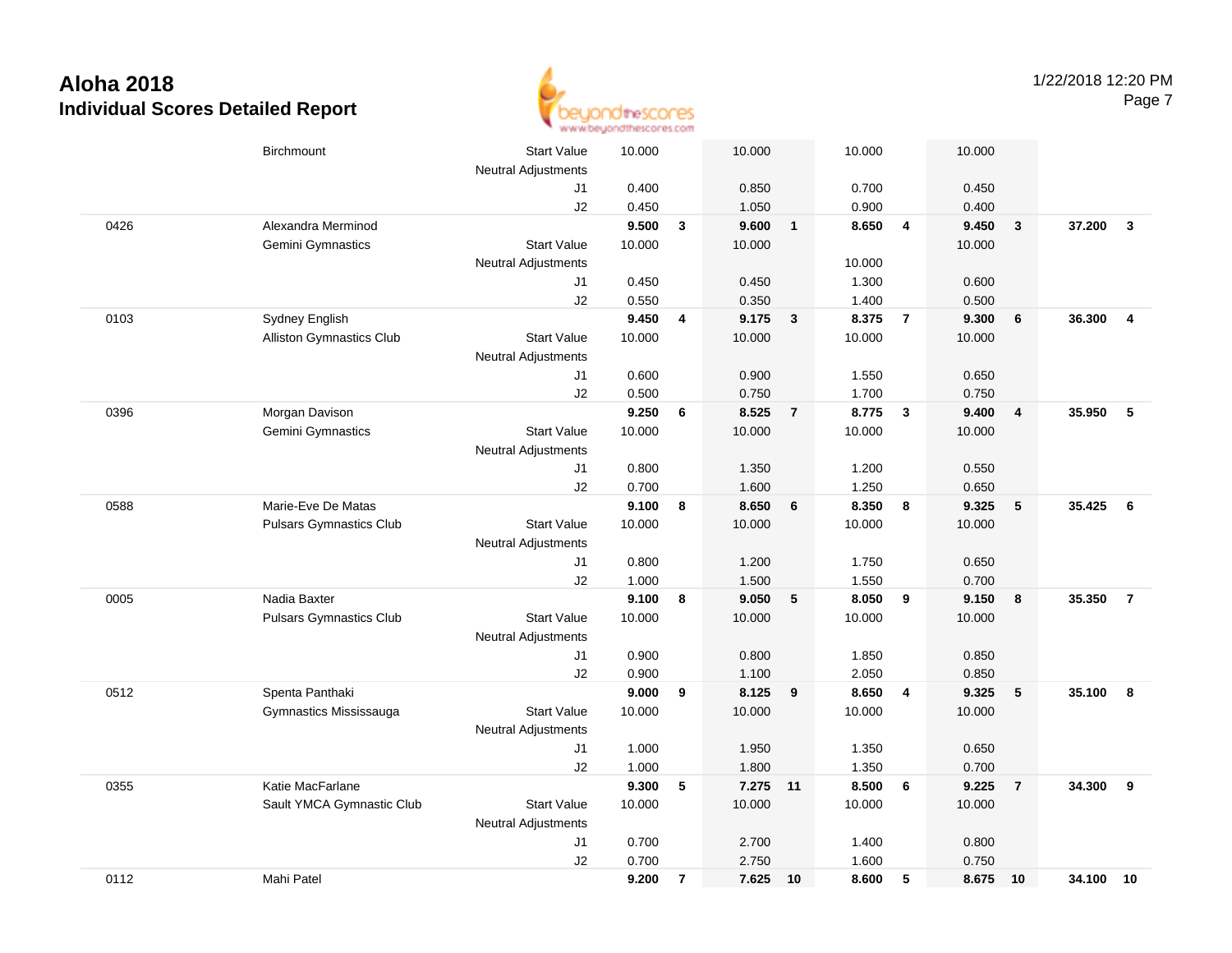

|      | <b>Barrie Kempettes</b>        | <b>Start Value</b><br><b>Neutral Adjustments</b> | 10.000  |    | 10.000  | 10.000   |    | 10.000  |                          |        |    |
|------|--------------------------------|--------------------------------------------------|---------|----|---------|----------|----|---------|--------------------------|--------|----|
|      |                                | J1                                               | 0.800   |    | 2.350   | 1.350    |    | 1.300   |                          |        |    |
|      |                                | J2                                               | 0.800   |    | 2.400   | 1.450    |    | 1.350   |                          |        |    |
| 0007 | Kaelyn Birch                   |                                                  | 8.850   | 10 | 8.200 8 | 7.600 11 |    | 8.725 9 |                          | 33.375 | 11 |
|      | <b>Pulsars Gymnastics Club</b> | <b>Start Value</b>                               | 10.000  |    | 10.000  | 10.000   |    | 10.000  |                          |        |    |
|      |                                | <b>Neutral Adjustments</b>                       |         |    |         |          |    |         |                          |        |    |
|      |                                | J1                                               | 1.100   |    | 1.900   | 2.300    |    | 1.250   |                          |        |    |
|      |                                | J2                                               | 1.200   |    | 1.700   | 2.500    |    | 1.300   |                          |        |    |
| 0601 | Alivia Pagliuso                |                                                  | 9.450 4 |    | 9.400 2 | 7.825    | 10 | X.XXX   | $\overline{\phantom{a}}$ | 26.675 | 12 |
|      | <b>High Flyers Gymnastics</b>  | <b>Start Value</b>                               | 10.000  |    | 10.000  | 10.000   |    |         |                          |        |    |
|      |                                | <b>Neutral Adjustments</b>                       |         |    |         |          |    |         |                          |        |    |
|      |                                | J1                                               | 0.550   |    | 0.650   | 2.150    |    | 0.000   |                          |        |    |
|      |                                | J2                                               | 0.550   |    | 0.550   | 2.200    |    | 0.000   |                          |        |    |

#### **Gymnastics Ontario Level 3**

**Level 3 - 2007 (Age 11) B**

| ID   | League ID | <b>Name</b>              |                            | <b>VT</b> | # | <b>UB</b> | #                       | <b>BB</b> | #              | <b>FX</b> | #              | <b>AA</b> | -#             |
|------|-----------|--------------------------|----------------------------|-----------|---|-----------|-------------------------|-----------|----------------|-----------|----------------|-----------|----------------|
| 0365 |           | Lauren Cuenca            |                            | 9.550     | 1 | 9.400     | -1                      | 9.225     | $\mathbf 1$    | 9.550     | $\mathbf 1$    | 37.725    | 1              |
|      |           | <b>Whitby Gymnastics</b> | <b>Start Value</b>         | 10.000    |   | 10.000    |                         | 10.000    |                | 10.000    |                |           |                |
|      |           |                          | <b>Neutral Adjustments</b> |           |   |           |                         |           |                |           |                |           |                |
|      |           |                          | J1                         | 0.400     |   | 0.700     |                         | 0.700     |                | 0.400     |                |           |                |
|      |           |                          | J2                         | 0.500     |   | 0.500     |                         | 0.850     |                | 0.500     |                |           |                |
| 0454 |           | <b>Madison Stretton</b>  |                            | 9.550     | 1 | 9.325     | $\overline{2}$          | 8.575     | 5              | 9.450     | $\overline{2}$ | 36.900    | $\overline{2}$ |
|      |           | Gemini Gymnastics        | <b>Start Value</b>         | 10.000    |   | 10.000    |                         | 10.000    |                | 10.000    |                |           |                |
|      |           |                          | Neutral Adjustments        |           |   |           |                         |           |                |           |                |           |                |
|      |           |                          | J1                         | 0.400     |   | 0.650     |                         | 1.350     |                | 0.550     |                |           |                |
|      |           |                          | J <sub>2</sub>             | 0.500     |   | 0.700     |                         | 1.500     |                | 0.550     |                |           |                |
| 0113 |           | Syenna Smith             |                            | 9.450     | 3 | 9.250     | $\overline{\mathbf{3}}$ | 8.900     | 3              | 9.200     | 5              | 36.800    | 3              |
|      |           | <b>Barrie Kempettes</b>  | <b>Start Value</b>         | 10.000    |   | 10.000    |                         | 10.000    |                | 10.000    |                |           |                |
|      |           |                          | Neutral Adjustments        |           |   |           |                         |           |                |           |                |           |                |
|      |           |                          | J1                         | 0.500     |   | 0.900     |                         | 1.000     |                | 0.850     |                |           |                |
|      |           |                          | J <sub>2</sub>             | 0.600     |   | 0.600     |                         | 1.200     |                | 0.750     |                |           |                |
| 0529 |           | Samantha Steadman        |                            | 9.400     | 4 | 9.025     | 5 <sub>5</sub>          | 8.925     | $\overline{2}$ | 9.200     | 5              | 36.550    | $\overline{4}$ |
|      |           | Gymnastics Mississauga   | <b>Start Value</b>         | 10.000    |   | 10.000    |                         | 10.000    |                | 10.000    |                |           |                |
|      |           |                          | <b>Neutral Adjustments</b> |           |   |           |                         |           |                |           |                |           |                |
|      |           |                          | J1                         | 0.600     |   | 1.050     |                         | 1.000     |                | 0.850     |                |           |                |
|      |           |                          | J <sub>2</sub>             | 0.600     |   | 0.900     |                         | 1.150     |                | 0.750     |                |           |                |
| 0404 |           | Laasya Henlin            |                            | 9.300     | 5 | 8.875     | 6                       | 8.650     | 4              | 9.425     | 3              | 36.250    | 5              |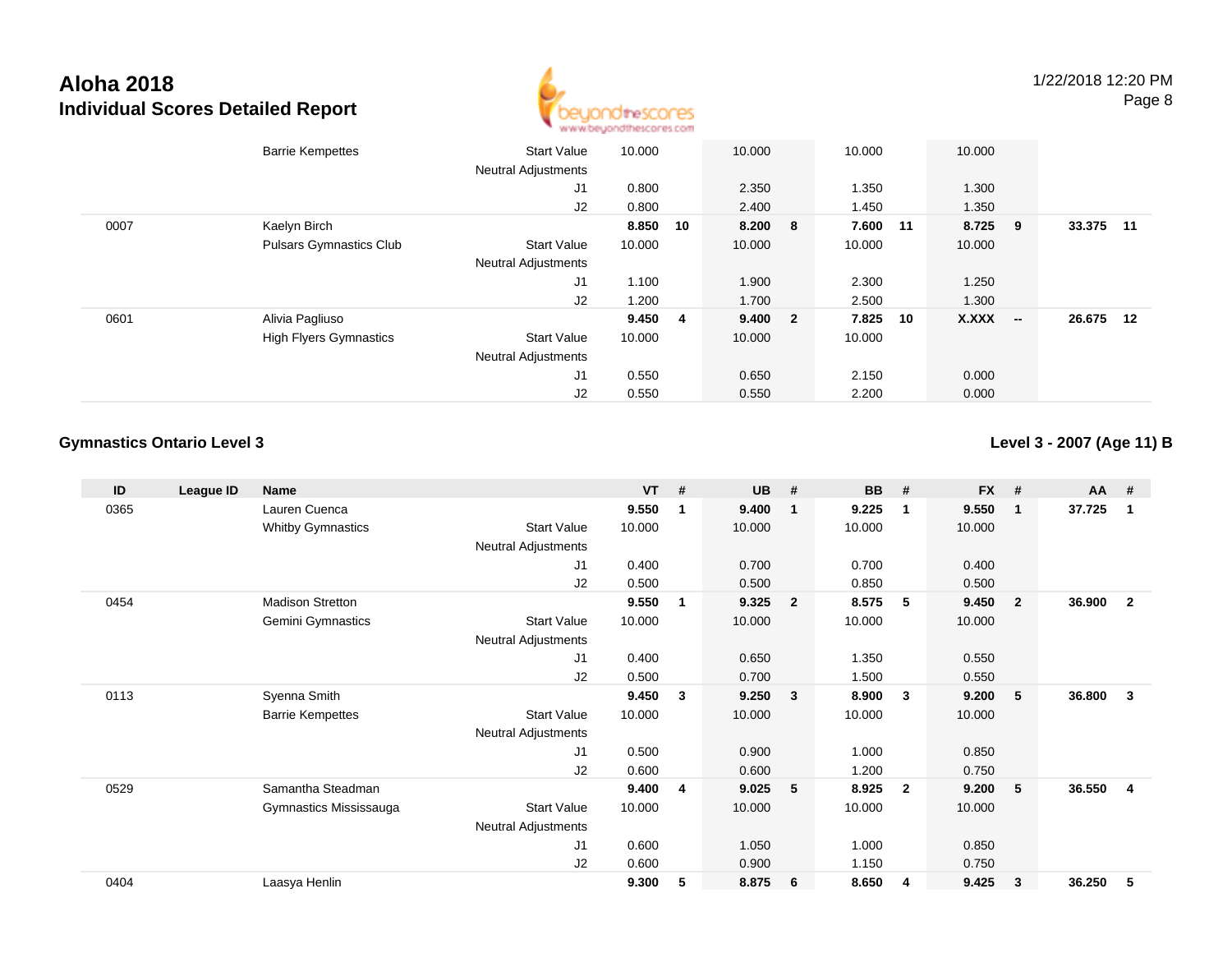

|      | Gemini Gymnastics              | <b>Start Value</b><br><b>Neutral Adjustments</b> | 10.000 |                         | 10.000   |                | 10.000   |                | 10.000 |                |        |                |
|------|--------------------------------|--------------------------------------------------|--------|-------------------------|----------|----------------|----------|----------------|--------|----------------|--------|----------------|
|      |                                | J1                                               | 0.700  |                         | 1.150    |                | 1.300    |                | 0.550  |                |        |                |
|      |                                | J2                                               | 0.700  |                         | 1.100    |                | 1.400    |                | 0.600  |                |        |                |
| 0495 | Kari Keen                      |                                                  | 9.250  | 6                       | 9.100    | $\overline{4}$ | 7.950    | 8              | 9.425  | $\mathbf{3}$   | 35.725 | 6              |
|      | Gymnastics Mississauga         | <b>Start Value</b>                               | 10.000 |                         | 10.000   |                | 10.000   |                | 10.000 |                |        |                |
|      |                                | <b>Neutral Adjustments</b>                       |        |                         |          |                |          |                |        |                |        |                |
|      |                                | J1                                               | 0.700  |                         | 1.000    |                | 2.200    |                | 0.550  |                |        |                |
|      |                                | J2                                               | 0.800  |                         | 0.800    |                | 1.900    |                | 0.600  |                |        |                |
| 0142 | Kira Pelkonen                  |                                                  | 9.400  | 4                       | 8.550    | $\overline{7}$ | 8.400    | $\overline{7}$ | 9.100  | $\overline{7}$ | 35.450 | $\overline{7}$ |
|      | <b>Birchmount</b>              | <b>Start Value</b>                               | 10.000 |                         | 10.000   |                | 10.000   |                | 10.000 |                |        |                |
|      |                                | <b>Neutral Adjustments</b>                       |        |                         |          |                |          |                |        |                |        |                |
|      |                                | J1                                               | 0.600  |                         | 1.300    |                | 1.500    |                | 0.800  |                |        |                |
|      |                                | J2                                               | 0.600  |                         | 1.600    |                | 1.700    |                | 1.000  |                |        |                |
| 0539 | <b>Taijah Roulston</b>         |                                                  | 9.525  | $\overline{2}$          | 7.525    | 10             | 8.650    | $\overline{4}$ | 9.400  | $\overline{4}$ | 35.100 | 8              |
|      | Gymnastics Mississauga         | <b>Start Value</b>                               | 10.000 |                         | 10.000   |                | 10.000   |                | 10.000 |                |        |                |
|      |                                | <b>Neutral Adjustments</b>                       |        |                         |          |                |          |                |        |                |        |                |
|      |                                | J1                                               | 0.400  |                         | 2.350    |                | 1.500    |                | 0.550  |                |        |                |
|      |                                | J2                                               | 0.550  |                         | 2.600    |                | 1.200    |                | 0.650  |                |        |                |
| 0398 | Madison Evenden                |                                                  | 9.000  | 8                       | 7.925    | 8              | 8.425    | 6              | 9.125  | 6              | 34.475 | 9              |
|      | Gemini Gymnastics              | <b>Start Value</b>                               | 10.000 |                         | 10.000   |                | 10.000   |                | 10.000 |                |        |                |
|      |                                | <b>Neutral Adjustments</b>                       |        |                         |          |                | $-0.100$ |                |        |                |        |                |
|      |                                | J1                                               | 1.000  |                         | 1.850    |                | 1.400    |                | 0.850  |                |        |                |
|      |                                | J2                                               | 1.000  |                         | 2.300    |                | 1.550    |                | 0.900  |                |        |                |
| 0060 | Tayla Salhani                  |                                                  | 9.100  | $\overline{\mathbf{r}}$ | 7.650    | 9              | 7.925    | 9              | 8.900  | 8              | 33.575 | 10             |
|      | <b>Pulsars Gymnastics Club</b> | <b>Start Value</b>                               | 10.000 |                         | 10.000   |                |          |                | 10.000 |                |        |                |
|      |                                | Neutral Adjustments                              |        |                         |          |                | 10.000   |                |        |                |        |                |
|      |                                | J1                                               | 0.950  |                         | 2.500    |                | 2.050    |                | 1.150  |                |        |                |
|      |                                | J2                                               | 0.850  |                         | 2.200    |                | 2.100    |                | 1.050  |                |        |                |
| 0055 | Persia Peddle                  |                                                  | 8.800  | 9                       | 7.400 11 |                | 6.725    | 10             | 7.875  | 9              | 30.800 | 11             |
|      | <b>Pulsars Gymnastics Club</b> | <b>Start Value</b>                               | 10.000 |                         | 10.000   |                | 10.000   |                | 10.000 |                |        |                |
|      |                                | Neutral Adjustments                              |        |                         |          |                |          |                |        |                |        |                |
|      |                                | J <sub>1</sub>                                   | 1.200  |                         | 2.500    |                | 3.350    |                | 2.250  |                |        |                |
|      |                                | J2                                               | 1.200  |                         | 2.700    |                | 3.200    |                | 2.000  |                |        |                |

**Gymnastics Ontario Level 3**

**Level 3 - 2006 (Age 12) A**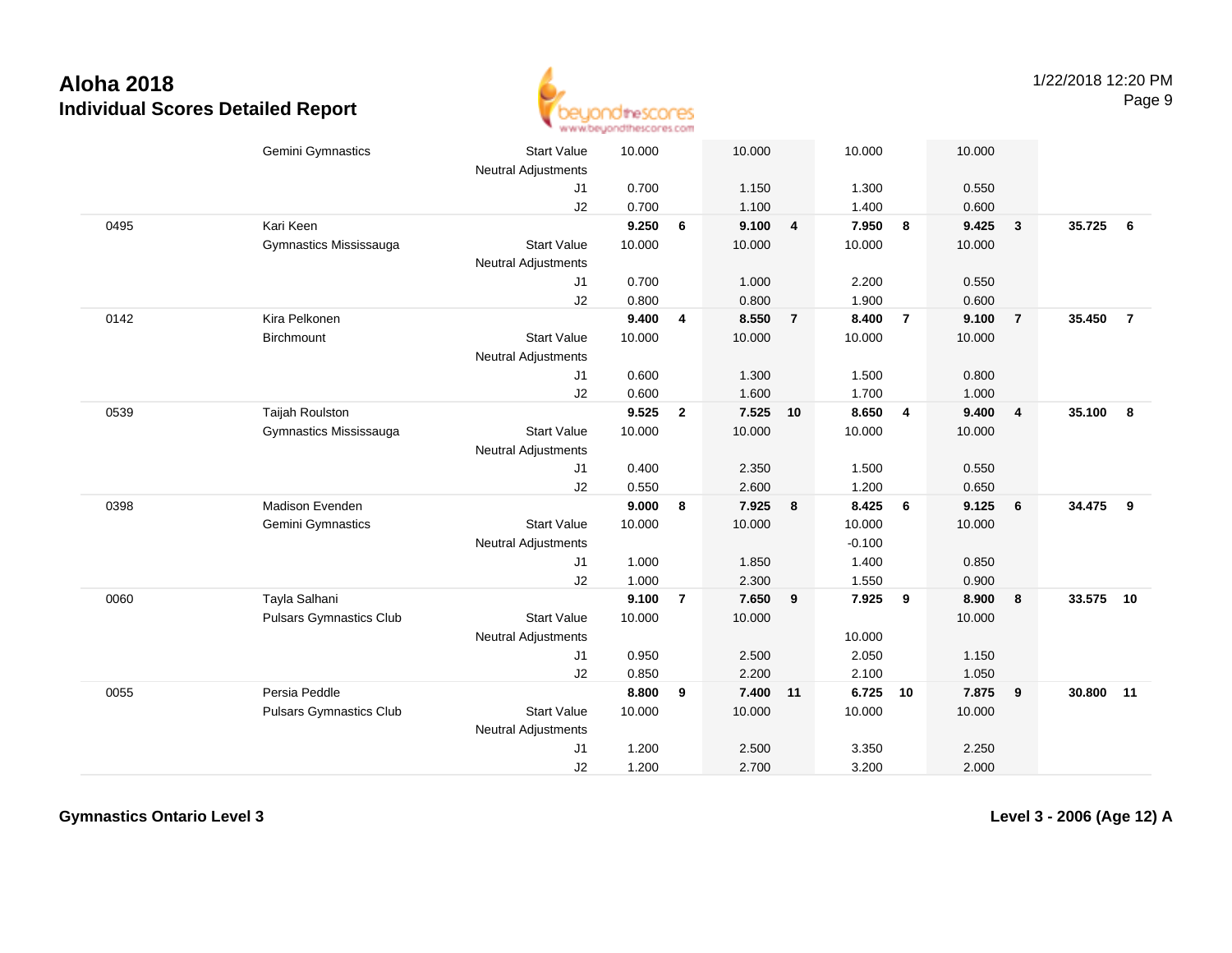

Page 10

| ID   | <b>League ID</b> | <b>Name</b>                       |                            | <b>VT</b> | #            | <b>UB</b> | #               | <b>BB</b>         | #                       | <b>FX</b> | #              | AA     | #              |
|------|------------------|-----------------------------------|----------------------------|-----------|--------------|-----------|-----------------|-------------------|-------------------------|-----------|----------------|--------|----------------|
| 0291 |                  | <b>Hayley Ellis</b>               |                            | 9.350     | 6            | 9.425     | $\mathbf{1}$    | 9.250             | $\mathbf{1}$            | 9.300     | 6              | 37.325 | $\overline{1}$ |
|      |                  | Scarborough Gym Elites            | <b>Start Value</b>         | 10.000    |              | 10.000    |                 | 10.000            |                         | 10.000    |                |        |                |
|      |                  |                                   | <b>Neutral Adjustments</b> |           |              |           |                 |                   |                         |           |                |        |                |
|      |                  |                                   | J1                         | 0.600     |              | 0.600     |                 | 0.700             |                         | 0.650     |                |        |                |
|      |                  |                                   | J2                         | 0.700     |              | 0.550     |                 | 0.800             |                         | 0.750     |                |        |                |
| 0579 |                  | Maya Smith                        |                            | 9.525     | $\mathbf{2}$ | 9.350     | $\overline{2}$  | 8.725             | $\overline{\mathbf{4}}$ | 9.300     | 6              | 36.900 | $\overline{2}$ |
|      |                  | <b>Infinity Gymnastics Centre</b> | <b>Start Value</b>         | 10.000    |              | 10.000    |                 | 10.000            |                         | 10.000    |                |        |                |
|      |                  |                                   | <b>Neutral Adjustments</b> |           |              |           |                 | $-0.100$          |                         |           |                |        |                |
|      |                  |                                   | J1                         | 0.450     |              | 0.650     |                 | 1.250             |                         | 0.650     |                |        |                |
|      |                  |                                   | J2                         | 0.500     |              | 0.650     |                 | 1.100             |                         | 0.750     |                |        |                |
| 0520 |                  | Amanda Roberts-Wherry             |                            | 9.350     | 6            | 8.650     | 4               | 9.200             | $\overline{2}$          | 9.425     | $\overline{2}$ | 36.625 | $\mathbf{3}$   |
|      |                  | Gymnastics Mississauga            | <b>Start Value</b>         | 10.000    |              | 10.000    |                 | 10.000            |                         | 10.000    |                |        |                |
|      |                  |                                   | <b>Neutral Adjustments</b> |           |              |           |                 |                   |                         |           |                |        |                |
|      |                  |                                   | J1                         | 0.600     |              | 1.200     |                 | 0.750             |                         | 0.550     |                |        |                |
|      |                  |                                   | J2                         | 0.700     |              | 1.500     |                 | 0.850             |                         | 0.600     |                |        |                |
| 0562 |                  | Lauren Hyatt                      |                            | 9.525     | $\mathbf{2}$ | 8.550     | $5\phantom{.0}$ | 8.800             | $\mathbf{3}$            | 9.350     | $\overline{4}$ | 36.225 | $\overline{4}$ |
|      |                  | <b>Infinity Gymnastics Centre</b> | <b>Start Value</b>         | 10.000    |              | 10.000    |                 | 10.000            |                         | 10.000    |                |        |                |
|      |                  |                                   | <b>Neutral Adjustments</b> |           |              |           |                 |                   |                         |           |                |        |                |
|      |                  |                                   | J1                         | 0.500     |              | 1.600     |                 | 1.250             |                         | 0.650     |                |        |                |
|      |                  |                                   | J2                         | 0.450     |              | 1.300     |                 | 1.150             |                         | 0.650     |                |        |                |
| 0343 |                  | Nora Rassenburg                   |                            | 9.400     | 4            | 8.850     | $\mathbf{3}$    | 8.300             | 6                       | 9.325     | 5              | 35.875 | - 5            |
|      |                  | Simcoe Gliders Gymnastics         | <b>Start Value</b>         | 10.000    |              | 10.000    |                 | 10.000            |                         | 10.000    |                |        |                |
|      |                  |                                   | <b>Neutral Adjustments</b> |           |              |           |                 | $-0.500$          |                         |           |                |        |                |
|      |                  |                                   | J1                         | 0.650     |              | 1.000     |                 | 1.300             |                         | 0.650     |                |        |                |
|      |                  |                                   | J2                         | 0.550     |              | 1.300     |                 | 1.100             |                         | 0.700     |                |        |                |
| 0399 |                  | Camryn Ferris                     |                            | 9.375     | 5            | 8.100     | 8               | 8.550             | 5                       | 9.600     | $\overline{1}$ | 35.625 | - 6            |
|      |                  | Gemini Gymnastics                 | <b>Start Value</b>         | 10.000    |              | 10.000    |                 | 10.000            |                         | 10.000    |                |        |                |
|      |                  |                                   | <b>Neutral Adjustments</b> | 0.650     |              | 1.800     |                 | $-0.100$<br>1.200 |                         | 0.400     |                |        |                |
|      |                  |                                   | J1<br>J2                   | 0.600     |              | 2.000     |                 | 1.500             |                         | 0.400     |                |        |                |
| 0341 |                  | Olivia Thurgood-Bilopavlovic      |                            | 9.400     | 4            | 8.300     | $\overline{7}$  | 8.550             | 5                       | 9.200     | $\overline{7}$ | 35.450 | $\overline{7}$ |
|      |                  | <b>Simcoe Gliders Gymnastics</b>  | <b>Start Value</b>         | 10.000    |              | 10.000    |                 | 10.000            |                         | 10.000    |                |        |                |
|      |                  |                                   | <b>Neutral Adjustments</b> |           |              |           |                 |                   |                         |           |                |        |                |
|      |                  |                                   | J1                         | 0.650     |              | 1.800     |                 | 1.700             |                         | 0.850     |                |        |                |
|      |                  |                                   | J2                         | 0.550     |              | 1.600     |                 | 1.200             |                         | 0.750     |                |        |                |
| 0340 |                  | Olivia Mustonen                   |                            | 9.550     | 1            | 8.075     | 9               | 8.175             | 8                       | 9.325     | 5              | 35.125 | -8             |
|      |                  | <b>Simcoe Gliders Gymnastics</b>  | <b>Start Value</b>         | 10.000    |              | 10.000    |                 | 10.000            |                         | 10.000    |                |        |                |
|      |                  |                                   | <b>Neutral Adjustments</b> |           |              |           |                 |                   |                         |           |                |        |                |
|      |                  |                                   | J1                         | 0.400     |              | 2.050     |                 | 1.800             |                         | 0.650     |                |        |                |
|      |                  |                                   |                            |           |              |           |                 |                   |                         |           |                |        |                |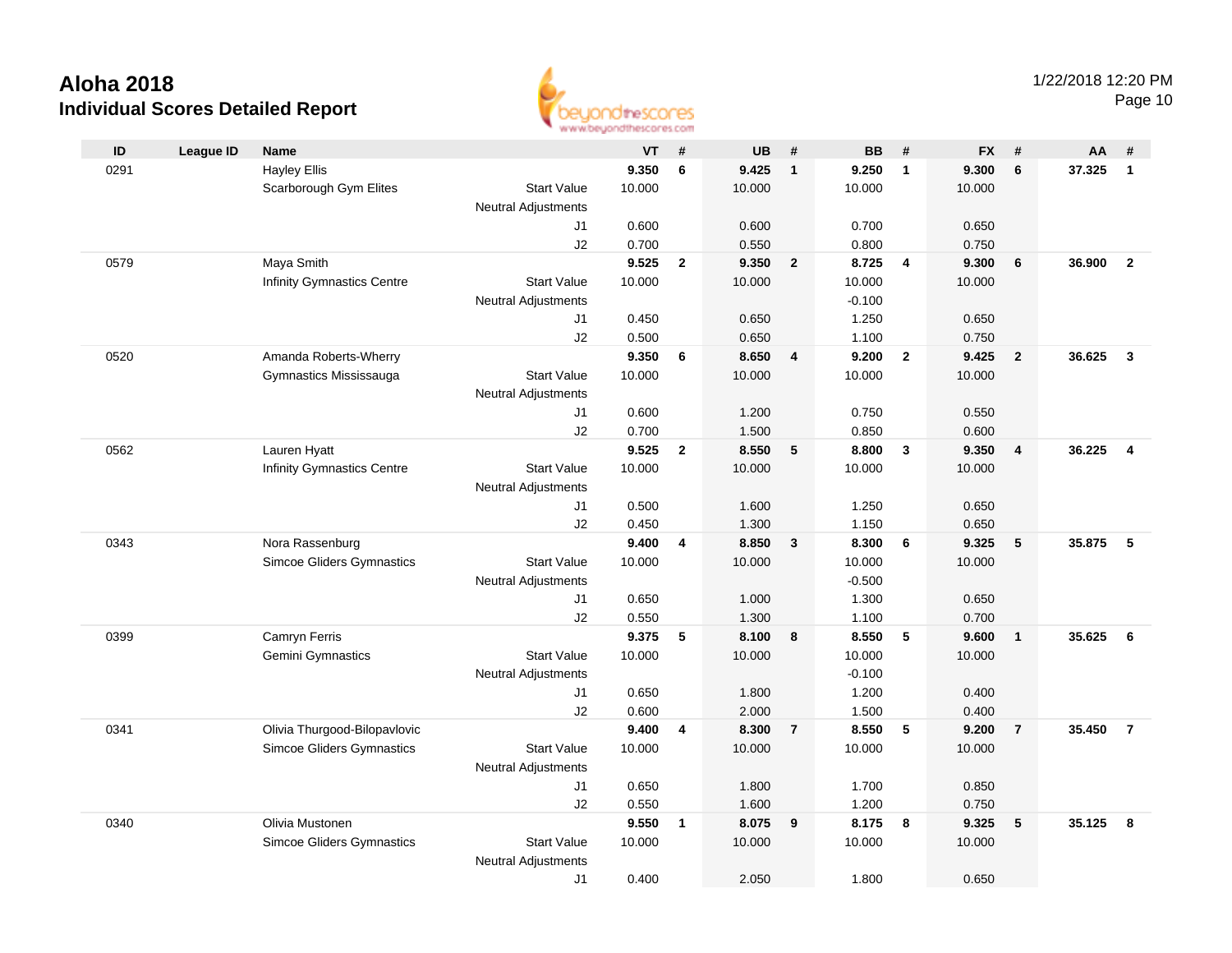

Page 11

|      |                                | J2                         | 0.500  |     | 1.800   |    | 1.850    |   | 0.700           |        |     |
|------|--------------------------------|----------------------------|--------|-----|---------|----|----------|---|-----------------|--------|-----|
| 0296 | Kyleigh Kennedy                |                            | 9.100  |     | 8.400 6 |    | 8.250    | 7 | 9.175 8         | 34.925 | - 9 |
|      | Scarborough Gym Elites         | <b>Start Value</b>         | 10.000 |     | 10.000  |    | 10.000   |   | 10.000          |        |     |
|      |                                | <b>Neutral Adjustments</b> |        |     |         |    | $-0.100$ |   |                 |        |     |
|      |                                | J1                         | 1.000  |     | 1.600   |    | 1.700    |   | 0.800           |        |     |
|      |                                | J2                         | 0.800  |     | 1.600   |    | 1.600    |   | 0.850           |        |     |
| 0027 | Kayla Ferreira                 |                            | 9.475  | - 3 | 7.850   | 10 | 5.925 9  |   | $9.400 \quad 3$ | 32.650 | 10  |
|      | <b>Pulsars Gymnastics Club</b> | Start Value                | 10.000 |     | 10.000  |    | 10.000   |   | 10.000          |        |     |
|      |                                | <b>Neutral Adjustments</b> |        |     |         |    |          |   |                 |        |     |
|      |                                | J1                         | 0.450  |     | 2.000   |    | 4.150    |   | 0.600           |        |     |
|      |                                | J2                         | 0.600  |     | 2.300   |    | 4.000    |   | 0.600           |        |     |

#### **Gymnastics Ontario Level 3**

**Level 3 - 2006 (Age 12) B**

| ID   | League ID | <b>Name</b>                   |                            | <b>VT</b> | # | <b>UB</b> | #              | <b>BB</b> | #                       | <b>FX</b> | #              | <b>AA</b> | #              |
|------|-----------|-------------------------------|----------------------------|-----------|---|-----------|----------------|-----------|-------------------------|-----------|----------------|-----------|----------------|
| 0366 |           | Keira Thomson                 |                            | 9.550     | 1 | 9.600     | 3              | 9.575     | $\mathbf 1$             | 9.825     | $\mathbf 1$    | 38.550    | -1             |
|      |           | <b>Whitby Gymnastics</b>      | <b>Start Value</b>         | 10.000    |   | 10.000    |                | 10.000    |                         | 10.000    |                |           |                |
|      |           |                               | <b>Neutral Adjustments</b> |           |   |           |                | $-0.100$  |                         |           |                |           |                |
|      |           |                               | J1                         | 0.400     |   | 0.400     |                | 0.350     |                         | 0.150     |                |           |                |
|      |           |                               | J2                         | 0.500     |   | 0.400     |                | 0.300     |                         | 0.200     |                |           |                |
| 0607 |           | Evelyn Ngu                    |                            | 9.325     | 4 | 9.725     | $\overline{1}$ | 9.450     | $\overline{\mathbf{2}}$ | 9.700     | $\overline{4}$ | 38.200    | $\overline{2}$ |
|      |           | <b>High Flyers Gymnastics</b> | <b>Start Value</b>         | 10.000    |   | 10.000    |                | 10.000    |                         | 10.000    |                |           |                |
|      |           |                               | <b>Neutral Adjustments</b> |           |   |           |                |           |                         |           |                |           |                |
|      |           |                               | J1                         | 0.650     |   | 0.250     |                | 0.550     |                         | 0.300     |                |           |                |
|      |           |                               | J2                         | 0.700     |   | 0.300     |                | 0.550     |                         | 0.300     |                |           |                |
| 0597 |           | Lauren Castagna               |                            | 9.425     | 3 | 9.625     | $\overline{2}$ | 9.375     | $\mathbf{3}$            | 9.725     | $\mathbf{3}$   | 38.150    | $\mathbf{3}$   |
|      |           | <b>High Flyers Gymnastics</b> | <b>Start Value</b>         | 10.000    |   | 10.000    |                | 10.000    |                         | 10.000    |                |           |                |
|      |           |                               | <b>Neutral Adjustments</b> |           |   |           |                |           |                         |           |                |           |                |
|      |           |                               | J1                         | 0.600     |   | 0.450     |                | 0.650     |                         | 0.300     |                |           |                |
|      |           |                               | J2                         | 0.550     |   | 0.300     |                | 0.600     |                         | 0.250     |                |           |                |
| 0429 |           | Chelsea Monk                  |                            | 9.550     | 1 | 9.475     | $\overline{4}$ | 8.650     | 10                      | 9.750     | $\overline{2}$ | 37.425    | $\overline{4}$ |
|      |           | Gemini Gymnastics             | <b>Start Value</b>         | 10.000    |   | 10.000    |                | 10.000    |                         | 10.000    |                |           |                |
|      |           |                               | Neutral Adjustments        |           |   |           |                | $-0.100$  |                         |           |                |           |                |
|      |           |                               | J1                         | 0.400     |   | 0.450     |                | 1.300     |                         | 0.250     |                |           |                |
|      |           |                               | J2                         | 0.500     |   | 0.600     |                | 1.200     |                         | 0.250     |                |           |                |
| 0425 |           | Catie McHugh                  |                            | 9.050     | 8 | 9.025     | 6              | 8.750     | -8                      | 9.575     | 5              | 36.400    | 5              |
|      |           | <b>Gemini Gymnastics</b>      | <b>Start Value</b>         | 10.000    |   | 10.000    |                | 10.000    |                         | 10.000    |                |           |                |
|      |           |                               | Neutral Adjustments        |           |   |           |                |           |                         |           |                |           |                |
|      |           |                               | J <sub>1</sub>             | 0.900     |   | 0.950     |                | 1.150     |                         | 0.400     |                |           |                |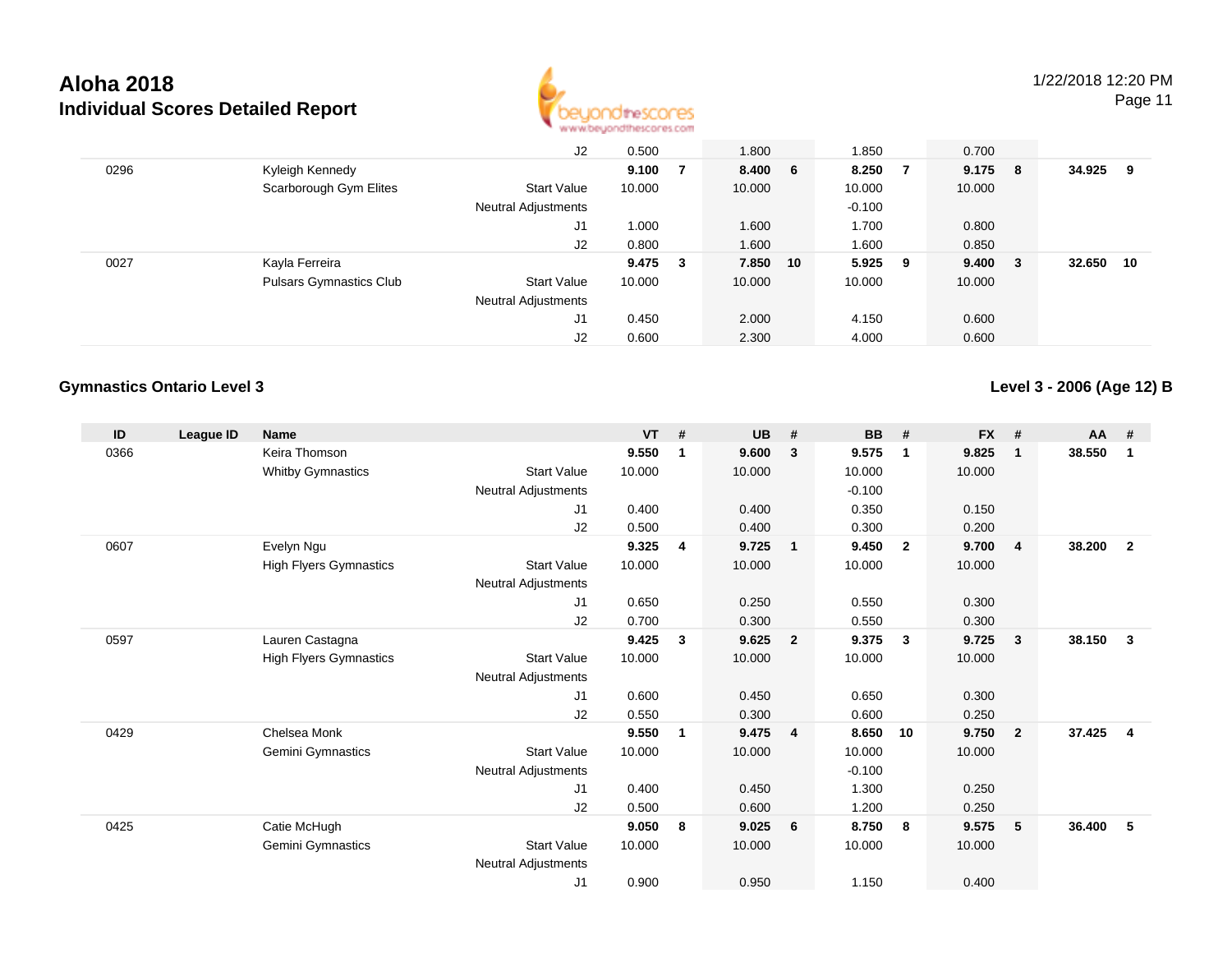

Page 12

|      |                                   | J2                         | 1.000        |                          | 1.000    |                | 1.350  |                | 0.450  |                  |        |                |
|------|-----------------------------------|----------------------------|--------------|--------------------------|----------|----------------|--------|----------------|--------|------------------|--------|----------------|
| 0587 | Saarya Delgado                    |                            | 9.450        | $\mathbf{2}$             | 9.225    | 5              | 8.925  | 5              | 8.450  | 10               | 36.050 | 6              |
|      | Alliston Gymnastics Club          | <b>Start Value</b>         | 10.000       |                          | 10.000   |                | 10.000 |                | 10.000 |                  |        |                |
|      |                                   | <b>Neutral Adjustments</b> |              |                          |          |                |        |                |        |                  |        |                |
|      |                                   | J1                         | 0.550        |                          | 0.750    |                | 1.150  |                | 1.550  |                  |        |                |
|      |                                   | J2                         | 0.550        |                          | 0.800    |                | 1.000  |                | 1.550  |                  |        |                |
| 0550 | Emma Cowan                        |                            | 9.250        | 5                        | 8.525    | 8              | 8.875  | 6              | 9.150  | $\overline{7}$   | 35.800 | $\overline{7}$ |
|      | <b>Infinity Gymnastics Centre</b> | <b>Start Value</b>         | 10.000       |                          | 10.000   |                | 10.000 |                | 10.000 |                  |        |                |
|      |                                   | <b>Neutral Adjustments</b> |              |                          |          |                |        |                |        |                  |        |                |
|      |                                   | J <sub>1</sub>             | 0.700        |                          | 1.450    |                | 1.150  |                | 0.800  |                  |        |                |
|      |                                   | J2                         | 0.800        |                          | 1.500    |                | 1.100  |                | 0.900  |                  |        |                |
| 0356 | Talia Hopkin                      |                            | 9.200        | 6                        | 8.125    | 11             | 8.850  | $\overline{7}$ | 9.150  | $\overline{7}$   | 35.325 | 8              |
|      | Sault YMCA Gymnastic Club         | <b>Start Value</b>         | 10.000       |                          | 10.000   |                | 10.000 |                | 10.000 |                  |        |                |
|      |                                   | <b>Neutral Adjustments</b> |              |                          |          |                |        |                |        |                  |        |                |
|      |                                   | J1                         | 0.700        |                          | 1.850    |                | 1.150  |                | 0.750  |                  |        |                |
|      |                                   | J2                         | 0.900        |                          | 1.900    |                | 1.150  |                | 0.950  |                  |        |                |
| 0115 | Erika Carbonara                   |                            | 8.800        | 9                        | 8.825    | $\overline{7}$ | 8.375  | 11             | 9.300  | 6                | 35.300 | 9              |
|      | <b>Barrie Kempettes</b>           | <b>Start Value</b>         | 10.000       |                          | 10.000   |                | 10.000 |                | 10.000 |                  |        |                |
|      |                                   | <b>Neutral Adjustments</b> |              |                          |          |                |        |                |        |                  |        |                |
|      |                                   | J1                         | 1.300        |                          | 1.150    |                | 1.700  |                | 0.600  |                  |        |                |
|      |                                   | J2                         | 1.100        |                          | 1.200    |                | 1.550  |                | 0.800  |                  |        |                |
| 0075 | Reagen Windeler                   |                            | 8.500        | 10                       | 8.450    | 9              | 8.725  | 9              | 9.075  | $\boldsymbol{8}$ | 34.750 | 10             |
|      | <b>Pulsars Gymnastics Club</b>    | <b>Start Value</b>         | 10.000       |                          | 10.000   |                | 10.000 |                | 10.000 |                  |        |                |
|      |                                   | <b>Neutral Adjustments</b> |              |                          |          |                |        |                |        |                  |        |                |
|      |                                   | J1                         | 1.600        |                          | 1.600    |                | 1.350  |                | 0.850  |                  |        |                |
|      |                                   | J2                         | 1.400        |                          | 1.500    |                | 1.200  |                | 1.000  |                  |        |                |
| 0039 | Makayla Huigenbos                 |                            | 9.100        | $\overline{7}$           | 8.425 10 |                | 7.625  | 12             | 8.600  | $\overline{9}$   | 33.750 | 11             |
|      | <b>Pulsars Gymnastics Club</b>    | <b>Start Value</b>         | 10.000       |                          | 10.000   |                | 10.000 |                | 10.000 |                  |        |                |
|      |                                   | <b>Neutral Adjustments</b> |              |                          |          |                |        |                |        |                  |        |                |
|      |                                   | J1                         | 1.000        |                          | 1.450    |                | 2.550  |                | 1.500  |                  |        |                |
|      |                                   | J2                         | 0.800        |                          | 1.700    |                | 2.200  |                | 1.300  |                  |        |                |
| 0575 | Cierra Scinocca                   |                            | <b>X.XXX</b> | $\overline{\phantom{a}}$ | 8.050    | 12             | 9.025  | $\overline{4}$ | 8.250  | 11               | 25.325 | 12             |
|      | <b>Infinity Gymnastics Centre</b> | <b>Start Value</b>         |              |                          | 10.000   |                | 10.000 |                | 10.000 |                  |        |                |
|      |                                   | <b>Neutral Adjustments</b> |              |                          |          |                |        |                |        |                  |        |                |
|      |                                   | J <sub>1</sub>             |              |                          | 2.000    |                | 1.050  |                | 1.750  |                  |        |                |
|      |                                   | J2                         |              |                          | 1.900    |                | 0.900  |                | 1.750  |                  |        |                |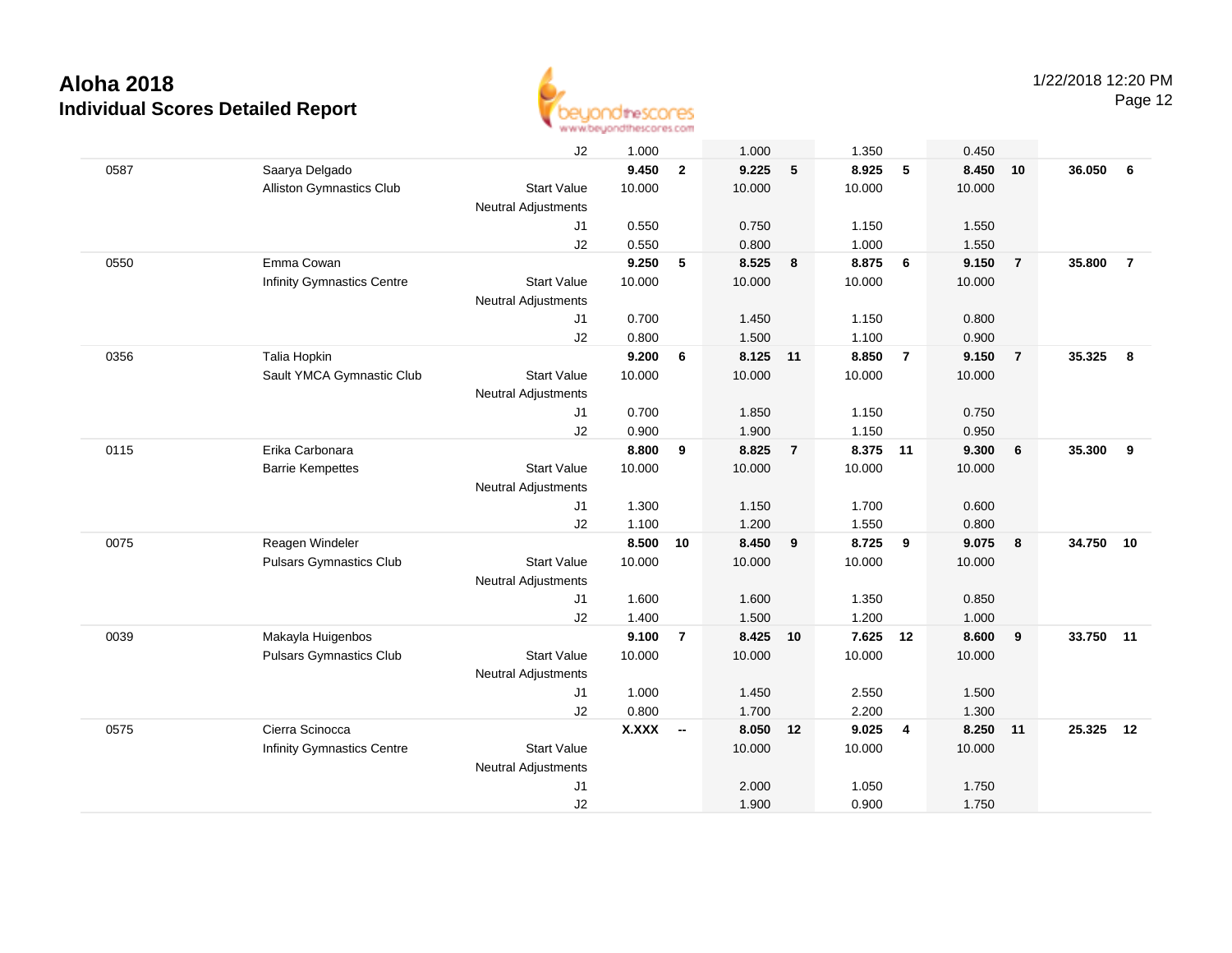



### **Level 3 - 2009 (Age 9) A**

| ID   | <b>League ID</b> | Name                           |                            | VT     | #                       | <b>UB</b> | #              | <b>BB</b> | #                       | <b>FX</b> | #                       | AA     | #                       |
|------|------------------|--------------------------------|----------------------------|--------|-------------------------|-----------|----------------|-----------|-------------------------|-----------|-------------------------|--------|-------------------------|
| 0300 |                  | Kaori York                     |                            | 9.450  | $\mathbf{1}$            | 8.925     | $\overline{1}$ | 8.975     | $\overline{2}$          | 9.175     | $\overline{7}$          | 36.525 | $\mathbf{1}$            |
|      |                  | Scarborough Gym Elites         | <b>Start Value</b>         | 10.000 |                         | 10.000    |                | 10.000    |                         | 10.000    |                         |        |                         |
|      |                  |                                | Neutral Adjustments        |        |                         |           |                |           |                         |           |                         |        |                         |
|      |                  |                                | J1                         | 0.500  |                         | 1.050     |                | 1.000     |                         | 0.900     |                         |        |                         |
|      |                  |                                | J2                         | 0.600  |                         | 1.100     |                | 1.050     |                         | 0.750     |                         |        |                         |
| 0046 |                  | Jordyn Lewis                   |                            | 9.325  | 4                       | 8.650     | 6              | 8.600     | $\overline{4}$          | 9.650     | $\overline{1}$          | 36.225 | $\overline{2}$          |
|      |                  | <b>Pulsars Gymnastics Club</b> | <b>Start Value</b>         | 10.000 |                         | 10.000    |                | 10.000    |                         | 10.000    |                         |        |                         |
|      |                  |                                | <b>Neutral Adjustments</b> |        |                         | $-0.300$  |                |           |                         |           |                         |        |                         |
|      |                  |                                | J1                         | 0.700  |                         | 1.000     |                | 1.450     |                         | 0.350     |                         |        |                         |
|      |                  |                                | J2                         | 0.650  |                         | 1.100     |                | 1.350     |                         | 0.350     |                         |        |                         |
| 0400 |                  | Paige Field                    |                            | 9.325  | $\overline{\mathbf{4}}$ | 8.150     | 8              | 9.225     | $\overline{\mathbf{1}}$ | 9.275     | 5                       | 35.975 | $\overline{\mathbf{3}}$ |
|      |                  | Gemini Gymnastics              | <b>Start Value</b>         | 10.000 |                         | 10.000    |                | 10.000    |                         | 10.000    |                         |        |                         |
|      |                  |                                | <b>Neutral Adjustments</b> |        |                         |           |                |           |                         |           |                         |        |                         |
|      |                  |                                | J1                         | 0.650  |                         | 2.000     |                | 0.700     |                         | 0.650     |                         |        |                         |
|      |                  |                                | J2                         | 0.700  |                         | 1.700     |                | 0.850     |                         | 0.800     |                         |        |                         |
| 0493 |                  | Rushita Kalra                  |                            | 9.200  | $\overline{7}$          | 8.825     | $\overline{4}$ | 8.550     | 5                       | 9.325     | $\overline{\mathbf{3}}$ | 35.900 | $\overline{4}$          |
|      |                  | Gymnastics Mississauga         | <b>Start Value</b>         | 10.000 |                         | 10.000    |                | 10.000    |                         | 10.000    |                         |        |                         |
|      |                  |                                | <b>Neutral Adjustments</b> |        |                         |           |                |           |                         |           |                         |        |                         |
|      |                  |                                | J1                         | 0.700  |                         | 1.050     |                | 1.500     |                         | 0.700     |                         |        |                         |
|      |                  |                                | J2                         | 0.900  |                         | 1.300     |                | 1.400     |                         | 0.650     |                         |        |                         |
| 0194 |                  | Dahlia Wiberg                  |                            | 9.400  | $\mathbf{2}$            | 8.850     | $\mathbf{3}$   | 8.650     | $\overline{\mathbf{3}}$ | 8.950     | 8                       | 35.850 | 5                       |
|      |                  | Oakville Gymnastics Club       | <b>Start Value</b>         | 10.000 |                         | 10.000    |                | 10.000    |                         | 10.000    |                         |        |                         |
|      |                  |                                | <b>Neutral Adjustments</b> |        |                         |           |                |           |                         |           |                         |        |                         |
|      |                  |                                | J1                         | 0.650  |                         | 1.200     |                | 1.350     |                         | 1.150     |                         |        |                         |
|      |                  |                                | J2                         | 0.550  |                         | 1.100     |                | 1.350     |                         | 0.950     |                         |        |                         |
| 0301 |                  | Riona Marshall                 |                            | 9.350  | 3                       | 8.900     | $\overline{2}$ | 8.300     | 8                       | 9.300     | $\overline{\mathbf{4}}$ | 35.850 | 5                       |
|      |                  | Scarborough Gym Elites         | <b>Start Value</b>         | 10.000 |                         | 10.000    |                | 10.000    |                         | 10.000    |                         |        |                         |
|      |                  |                                | <b>Neutral Adjustments</b> |        |                         |           |                |           |                         |           |                         |        |                         |
|      |                  |                                | J1                         | 0.600  |                         | 1.200     |                | 1.650     |                         | 0.650     |                         |        |                         |
|      |                  |                                | J2                         | 0.700  |                         | 1.000     |                | 1.750     |                         | 0.750     |                         |        |                         |
| 0472 |                  | Ema Cane                       |                            | 9.250  | 5                       | 8.350     | $\overline{7}$ | 8.650     | $\overline{3}$          | 9.200     | 6                       | 35.450 | 6                       |
|      |                  | Gymnastics Mississauga         | <b>Start Value</b>         | 10.000 |                         | 10.000    |                | 10.000    |                         | 10.000    |                         |        |                         |
|      |                  |                                | <b>Neutral Adjustments</b> |        |                         |           |                |           |                         |           |                         |        |                         |
|      |                  |                                | J1                         | 0.800  |                         | 1.500     |                | 1.400     |                         | 0.700     |                         |        |                         |
|      |                  |                                | J2                         | 0.700  |                         | 1.800     |                | 1.300     |                         | 0.900     |                         |        |                         |
| 0609 |                  | Caitlyn Knights                |                            | 9.225  | 6                       | 8.850     | $\mathbf{3}$   | 8.475     | $\overline{7}$          | 8.800     | 9                       | 35.350 | $\overline{7}$          |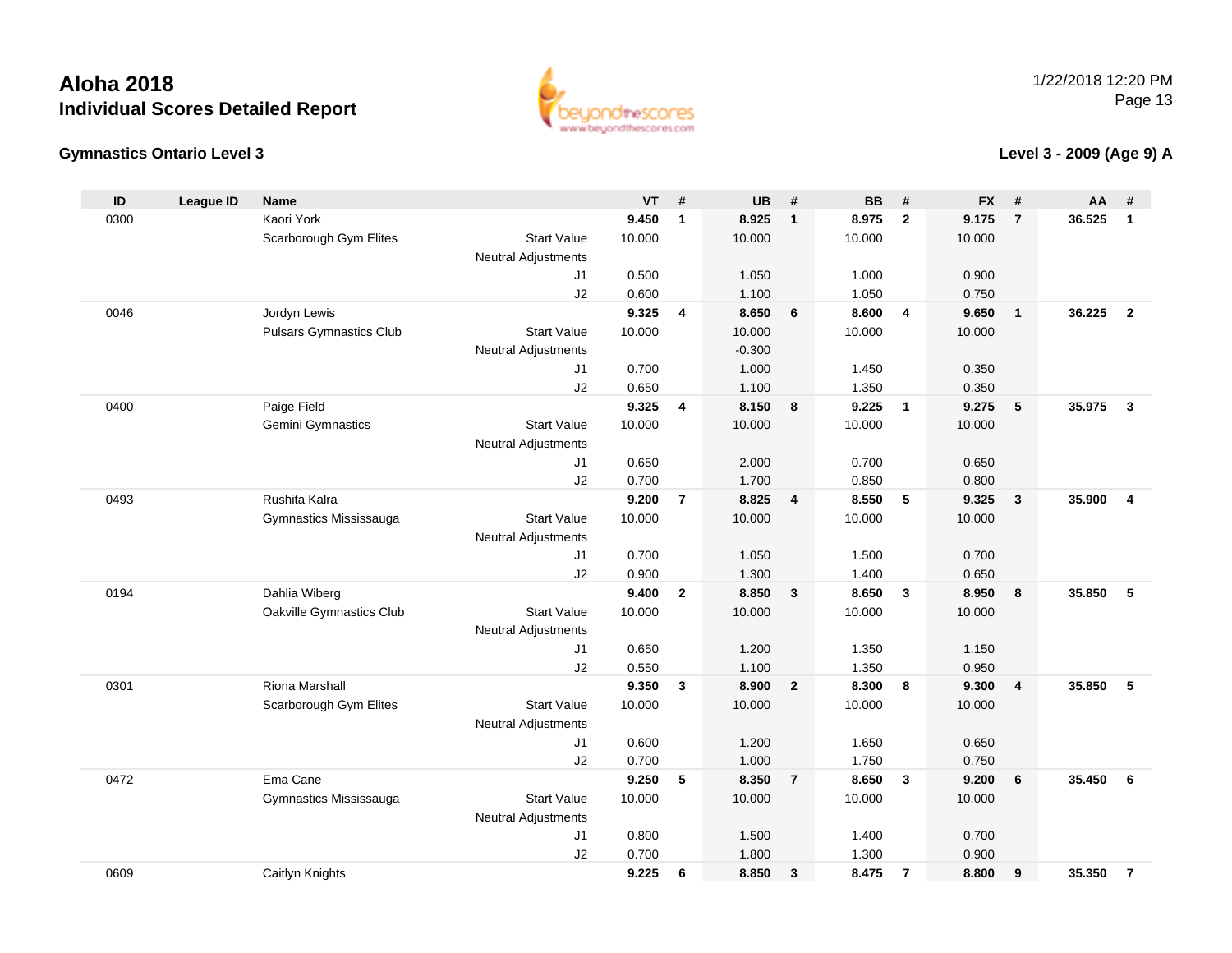

|      | Gymnastics Mississauga | <b>Start Value</b><br><b>Neutral Adjustments</b> | 10.000    |     | 10.000  | 10.000 |                         | 10.000  |    |        |     |
|------|------------------------|--------------------------------------------------|-----------|-----|---------|--------|-------------------------|---------|----|--------|-----|
|      |                        | J1                                               | 0.800     |     | 1.200   | 1.650  |                         | 1.200   |    |        |     |
|      |                        | J2                                               | 0.750     |     | 1.100   | 1.400  |                         | 1.200   |    |        |     |
| 0433 | Quinn Nettleton        |                                                  | 9.000     | - 8 | 7.975 9 | 8.975  | $\overline{\mathbf{2}}$ | 9.375 2 |    | 35.325 | - 8 |
|      | Gemini Gymnastics      | <b>Start Value</b>                               | 10.000    |     | 10.000  | 10.000 |                         | 10.000  |    |        |     |
|      |                        | <b>Neutral Adjustments</b>                       |           |     |         |        |                         |         |    |        |     |
|      |                        | J1                                               | 1.000     |     | 2.050   | 0.950  |                         | 0.550   |    |        |     |
|      |                        | J2                                               | 1.000     |     | 2.000   | 1.100  |                         | 0.700   |    |        |     |
| 0302 | <b>Maddison McLean</b> |                                                  | $9.225$ 6 |     | 8.725 5 | 8.500  | 6                       | 8.750   | 10 | 35.200 | - 9 |
|      | Scarborough Gym Elites | <b>Start Value</b>                               | 10.000    |     | 10.000  | 10.000 |                         | 10.000  |    |        |     |
|      |                        | <b>Neutral Adjustments</b>                       |           |     |         |        |                         |         |    |        |     |
|      |                        | J1                                               | 0.750     |     | 1.350   | 1.550  |                         | 1.250   |    |        |     |
|      |                        | J2                                               | 0.800     |     | 1.200   | 1.450  |                         | 1.250   |    |        |     |

#### **Gymnastics Ontario Level 3**

**Level 3 - 2009 (Age 9) B**

| ID   | League ID | <b>Name</b>                    |                            | <b>VT</b> | #            | <b>UB</b> | #              | <b>BB</b> | #              | <b>FX</b> | #              | AA #   |                |
|------|-----------|--------------------------------|----------------------------|-----------|--------------|-----------|----------------|-----------|----------------|-----------|----------------|--------|----------------|
| 0110 |           | Celia Mazanik                  |                            | 9.400     | $\mathbf{2}$ | 9.275     | -1             | 9.275     | $\overline{1}$ | 9.525     | $\overline{2}$ | 37.475 | $\mathbf{1}$   |
|      |           | <b>Barrie Kempettes</b>        | <b>Start Value</b>         | 10.000    |              | 10.000    |                | 10.000    |                | 10.000    |                |        |                |
|      |           |                                | <b>Neutral Adjustments</b> |           |              |           |                |           |                |           |                |        |                |
|      |           |                                | J1                         | 0.600     |              | 0.650     |                | 0.650     |                | 0.500     |                |        |                |
|      |           |                                | J2                         | 0.600     |              | 0.800     |                | 0.800     |                | 0.450     |                |        |                |
| 0415 |           | Jenna Kirton                   |                            | 9.300     | 5            | 9.025     | $\overline{2}$ | 9.050     | $\mathbf{3}$   | 9.550     | $\overline{1}$ | 36.925 | $\overline{2}$ |
|      |           | Gemini Gymnastics              | <b>Start Value</b>         | 10.000    |              | 10.000    |                | 10.000    |                | 10.000    |                |        |                |
|      |           |                                | <b>Neutral Adjustments</b> |           |              |           |                |           |                |           |                |        |                |
|      |           |                                | J1                         | 0.700     |              | 1.050     |                | 0.850     |                | 0.400     |                |        |                |
|      |           |                                | J <sub>2</sub>             | 0.700     |              | 0.900     |                | 1.050     |                | 0.500     |                |        |                |
| 0041 |           | Grace Irving                   |                            | 9.350     | 4            | 8.800     | 3              | 8.925     | -4             | 9.325     | 3              | 36.400 | 3              |
|      |           | <b>Pulsars Gymnastics Club</b> | <b>Start Value</b>         | 10.000    |              | 10.000    |                | 10.000    |                | 10.000    |                |        |                |
|      |           |                                | Neutral Adjustments        |           |              |           |                |           |                |           |                |        |                |
|      |           |                                | J1                         | 0.600     |              | 1.100     |                | 1.100     |                | 0.650     |                |        |                |
|      |           |                                | J2                         | 0.700     |              | 1.300     |                | 1.050     |                | 0.700     |                |        |                |
| 0530 |           | Maya Tang                      |                            | 9.375     | 3            | 8.800     | $\mathbf{3}$   | 8.750     | $\overline{7}$ | 8.825     | $\overline{7}$ | 35.750 | $\overline{4}$ |
|      |           | Gymnastics Mississauga         | <b>Start Value</b>         | 10.000    |              | 10.000    |                | 10.000    |                | 10.000    |                |        |                |
|      |           |                                | Neutral Adjustments        |           |              |           |                |           |                |           |                |        |                |
|      |           |                                | J1                         | 0.650     |              | 1.300     |                | 1.300     |                | 1.100     |                |        |                |
|      |           |                                | J2                         | 0.600     |              | 1.100     |                | 1.200     |                | 1.250     |                |        |                |
| 0136 |           | Sarah Tandy                    |                            | 9.475     | 1            | 8.375     | $\overline{7}$ | 8.775     | - 6            | 9.075     | 5              | 35.700 | 5              |